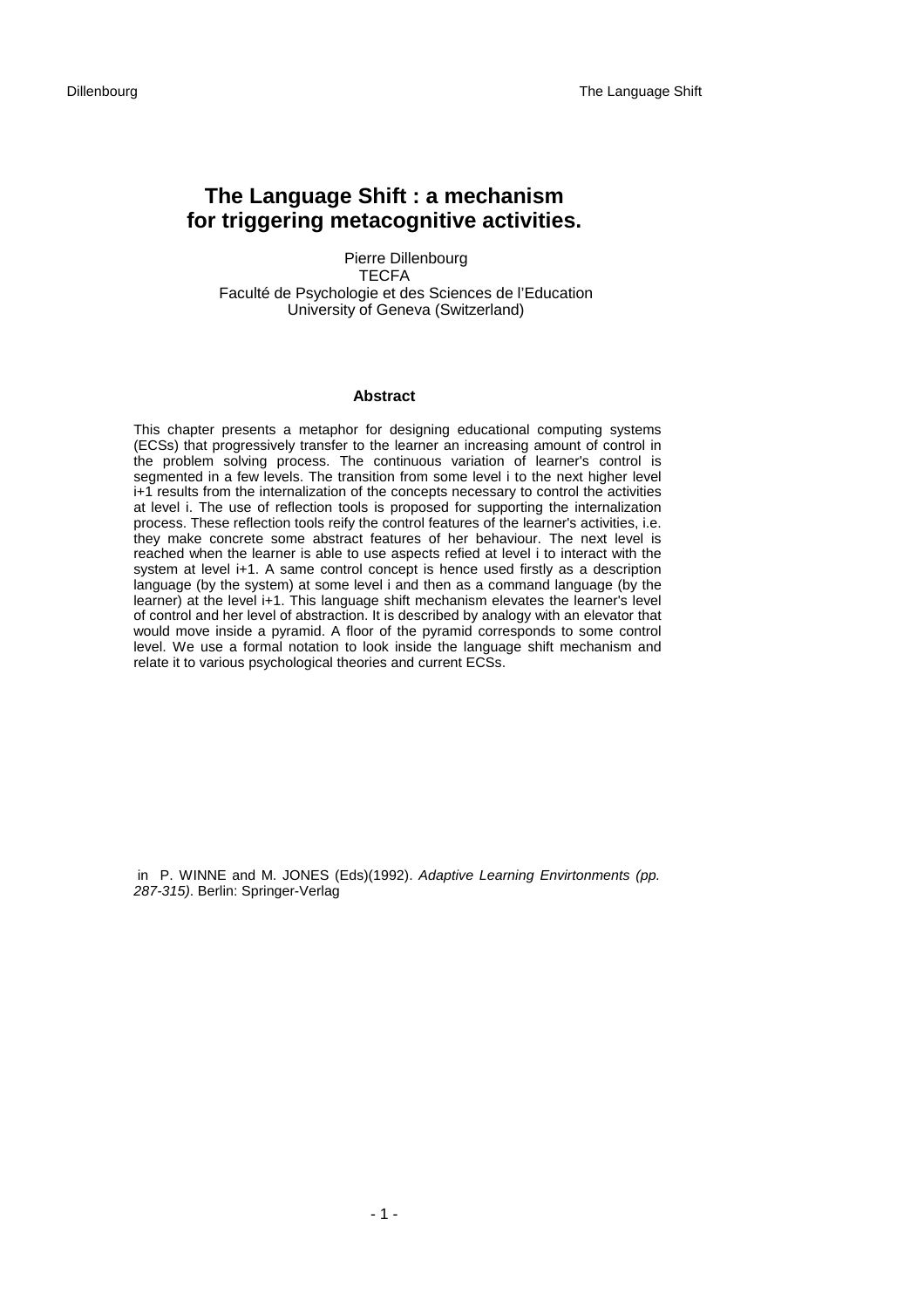# **1. Introduction**

Metacognition refers to "*understanding of knowledge, an understanding that can be reflected in either effective use or overt description of the knowledge in question*" (Brown, 1987). This definition covers the two main facets of metacognition : regulation of action and knowledge about knowledge. Metacognition is a very complex concept because it touches on many fundamental issues in cognitive psychology, such as learning, understanding, reading, consciousness, self-image etc.. This over extended meaning may lead to give the word "metacognition" the image of an empty concept.

The complexity and looseness of this concept does not question its importance (Schoenfeld, 1987). This complexity corresponds to a particular stage in research : the various mechanisms that exist under the "metacognition" label have still to be isolated and labelled (Brown, 1987). We do believe that metacognition research has the potential to improve actual classroom practice. Schoenfeld (1987), and Palincsar and Brown (1984) have demonstrated concrete and efficient forms of metacognitive training. Metacognitive research has "*reawakened an interest in the role of consciousness, or awareness, or understanding, in thinking and problem-solving*" (Campione, 1987). This not for scientific pleasure : it concerns thousands of children who are wasting their live at the back of some classrooms. Learning disabilities appear to be connected with poor metacognitive skills (Wong, 1985) and can be reduced by metacognitive development programs (Campione 1987).

What is the link between metacognition and design of an ECS? If metacognition is related to learning, it is still more closely related to self-instruction (Weinert and Kluwe,1987), and therefore to learning with an ECS. The debate about student control that opposes LOGO defenders with partisans of strong tutoring is typically a metacognitive issue. Moreover, metacognition is also related to motivation - through the self-image (Weinert and Kluwe, 1987) - and to the issue of transfer, two key issues in ECS evaluation.

The development of ECSs field is still obstructed by narrow-minded people that can only consider two possibilities : either you build a very directive teaching system that will be very efficient and centred on some specific content, either you leave the students playing around, roughly speaking learning nothing about vague cognitive skills. Metacognitive investigations goes beyond this stupid discrimination and opens the door on ECSs that acknowledge the context-dependency of knowledge and the importance of basic procedural skills.

This chapter is based on a continuous view of metacognition: there is no one single cognition level plus a control level, but instead an (infinite) tower of levels, each level controlling the hierarchically inferior level (Brown, 1987; Maes,1988). Recursion is the only way to implement this infinite tower within a finite device, the human brain. We hence discard the idea of having some metacognitive box that controls some other cognitive box. Metacognition is rather the ermergent property of our cognitive system when it processes information about itself. In this contribution, we analyse the metacognitive processes in terms of inductive, deductive and analogical processes that are not specific to metacognitive activities.

This chapter will focus on an important concept in metacognition : reflection. The word "reflection" has two meanings. The psychological reflection is the cognitive activity that leads to some consciousness of one's own knowledge. The physical reflection consists in returning to something its own image. This chapter investigates how the computer's physical reflection can support the learner's psychological reflection by presenting her some reified description of her behaviour (Brown,1985; Collins and Brown,1988).*Reification* means making concrete abstract aspects of behaviour, or, in Wenger's terms (1987), creating a written notation for a process. We won't consider the computer's reflection in the psychological sense, i.e. a fiel of research better known under the label "computational reflection" (Maes, 1988).

# **2. Framework for interaction design**

It is our ambition to present a lecture that goes beyond the simple description of systems that care about metacognition or the enumeration of a few empirical rules. We have attempted to describe our approach in a formal way. The result of this attempt, although incomplete, constitutes a first step in the long-term development of *computational mathetics*, i.e. a computational formalisation of the learning process and of the ECS design process (Self,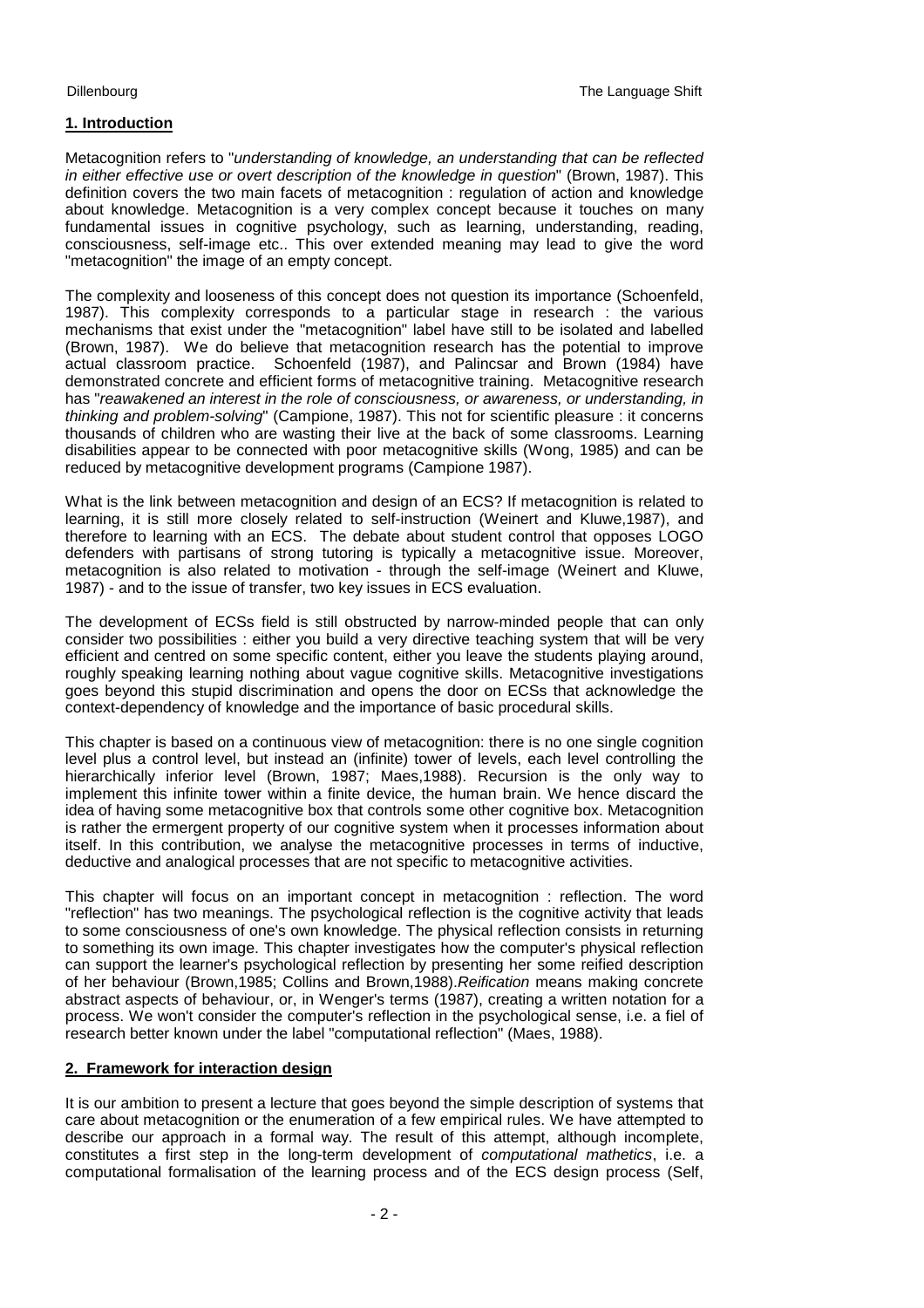1990). The specificity of our discipline is precisely the relationship between the learning process and the design process. So far, these processes have been separated : at one hand, we have some theories about learning, and at the other hand, we have some principles about how to design an ECS that promotes leaning. The latter is supposed to be consistent with the former, but they are still separated. The challenge is to integrate the later in the former : the ECS features have to be incorporated in the theory of "learning with an ECS". The quest for such an integrated theory is the major difference between research efforts and development work. Computational mathetics aims to be this unified theory, under some computational form. We have already attempted to develop a similar framework in the domain of student modelling approaches (Dillenbourg and Self, 1990).

This formal notation is not completed in the sense that, at the end, reasoning with the proposed notation is not simpler than reasoning on real problems. Theorems are not available for formal deductions. However, we believe it is still worth to present as a first step towards computational mathetics. We will firstly describe the notation and then the language shift mechanism with the associated pyramid metaphor. An example, theoretical foundations and relations with similar work will be described later on.

# **3. Terminology and Notation**

This section introduces some minimal notation that will be used in this attempted framework. We restrict ourselves to a few concepts related to metacognition and learner-system interaction. We use uppercases to represent sets and lowercases for elements. Variables will be denoted variable.

The atoms of the framework are actions. An *action* is any act performed by a agent through the interface : a sentence typed in by the learner, a window open by the system, a button pushed by the learner,... A action will be noted by a predicate :

action ( agent, problem, level, time)

An *agent* is a cognitive system able to use an interface. In this framework, we restrict ourselves to two agents, the learner or student and the system or computer. This framework may be extended to multi-agents systems : for instance systems with several real learners or systems where computer plays the role of a collaborative learner (Dillenbourg and Self, to appear). Hence we have :

> action (**learner**, \_problem, \_level, \_time) or action (**system**, \_problem, \_level, \_time)

A problem is defined by its appartenance to a probem class. A *problem class* is a set of problems that have similar intrinsic features, i.e. the knowledge required to solve, the solution process, etc. A class may be subdivided into several subclasses. Within each *subclass*, problems have similar extrinsic features, i.e. a similar expression, within a similar context.... The solution of each problem requires activating knowledge specific to its subclass plus the knowledge shared by the all class. For instance, if the class is "fault diagnosis", we can have many subclasses such as "car engine diagnosis", "hard disk diagnosis", "water pump diagnosis",... The first subclass can again be subdivided into "Porshe engine diagnosis", "Fiat engine diagnosis", ... This distinction between problems classes and sub-classes will be later necessary for discussing the transfer issue. Each class can obviously be considered a subclass of some larger set of problems. It is considered as a class if it is the largest subclass among the pedagogical objectives. A problem class is noted **P** and its subclasses **Pi**. A problem is associated with a number in subscript :

Example : action (\_agent, problem<sub>1</sub>, \_level, \_time)

The "level" slot refers to the agent's reasoning. For the purpose of this paper, we define the agent's reasoning as a *hierarchy of control levels*. This hierarchy looks more like a pyramid than like a inverted tree (with roots in the sky) because each decision at one level does not necessarily map to a few at the inferior level. Sometimes, control may be more global, e.g. when chosing a main approach to some problem. An example of segmentation in control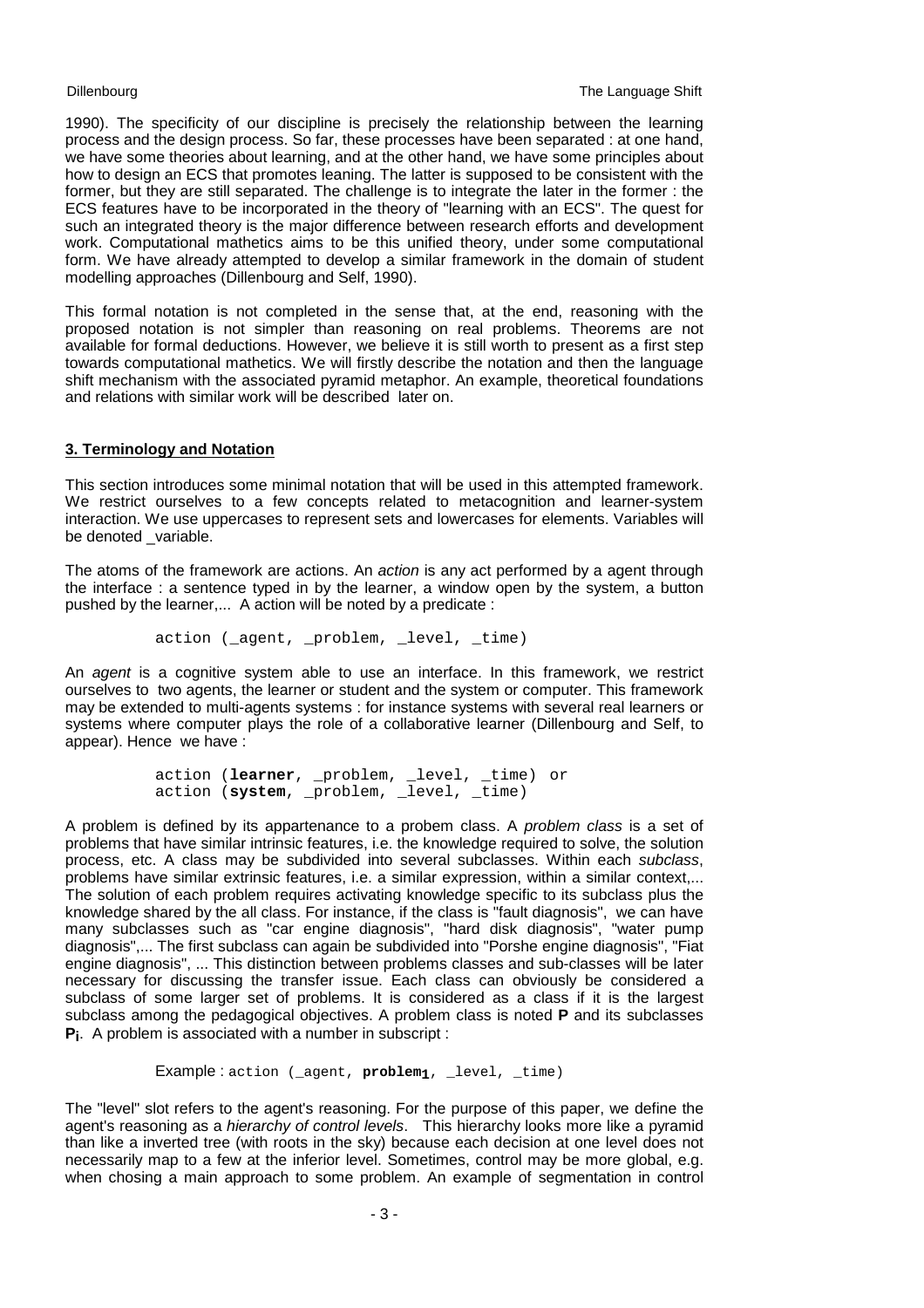levels is presented in section 8. Levels will be noted by an integer that counts the levels from the bottom of the pyramid. It must be said that the concept of control level is broader that in the chunking theory, the internalization of some concept requiring some abstraction in addition to a simple compilation process.

Example : action (\_agent, \_problem, **level-1**, \_time)

The *time* is here defined as the position of an action within a sequence of actions. We do not represent the length of intervals. Time is represented by an integer :

Example : action (\_agent, \_problem, \_level, **5**)

For the simplicity of writing this complex predicate will sometimes we denoted simply by writing its time slot in subscript :

 $\text{action}_5 = \text{action}$  (\_agent, \_problem, \_level, 5)

The *action space* is the set of actions from which some agent may select its actions. The action space is defined by a triplet :

Action-Space (agent, level, pedagogical-approach)

The set of actions available vary according the agent, the level and the pedagogical approach. The learner's action space is determined by the system according to its current pedagogical approach. For instance, the action "consulting the dictionary" may be accepted at some stage of the interaction, and forbidden during the evaluation stage. The system's action space is defined by the designer and the interaction. Determining the learner's action space is important for the purpose of this paper, since it represents the system's ability to tune the learner's control of the system: roughly speaking, the complexity of student's control increases with the size of her action space. The choice of a pedagogical methods will not be discussed in this framework, but it could be introduced in relation to the action space concept.

An action space can be viewed as a language with a set of basic actions as vocabulary and with a few syntactical rules that govern sentence building. According to the *grain-size* of analysis, an action may be one word long (such as a key press or a click) or some more complex sentence (e.g. click on object A, drag it on top of object B and select the "connect" menu option.). We will specify later on different kinds of language.

A *behaviour* of an agent X is a subset of X's action space, i.e. a set of actions that have the same agent-slot X and have been performed for a same problem :

Behaviour ( $agent_x$ , problem<sub>i</sub>) = {  $\arctan$  (agent<sub>x</sub>, problem<sub>i</sub>, \_level, 1), action (agent<sub>x</sub>, problem<sub>i</sub>, \_level, 2), action (agent<sub>x</sub>, problem<sub>i</sub>, \_level, 3), action ( $a$ qent<sub>x</sub>, problem<sub>i</sub>, level, 4),

... }

The *interaction* is a sequence of actions performed by agents through the interface. Each action belong to the current action space of each agent. We only consider student-computer interactions but the notation leaves the gate open for other classes of interactions, e.g.interaction between two learners. The interaction between two agents X and Y for some problem Z is denoted

```
Interaction (agent-X, agent-Y, problem-Z)
```
### Example :

```
Interaction (learner, system, problem_i) =
     { action (learner, problemi, _level, 1),
```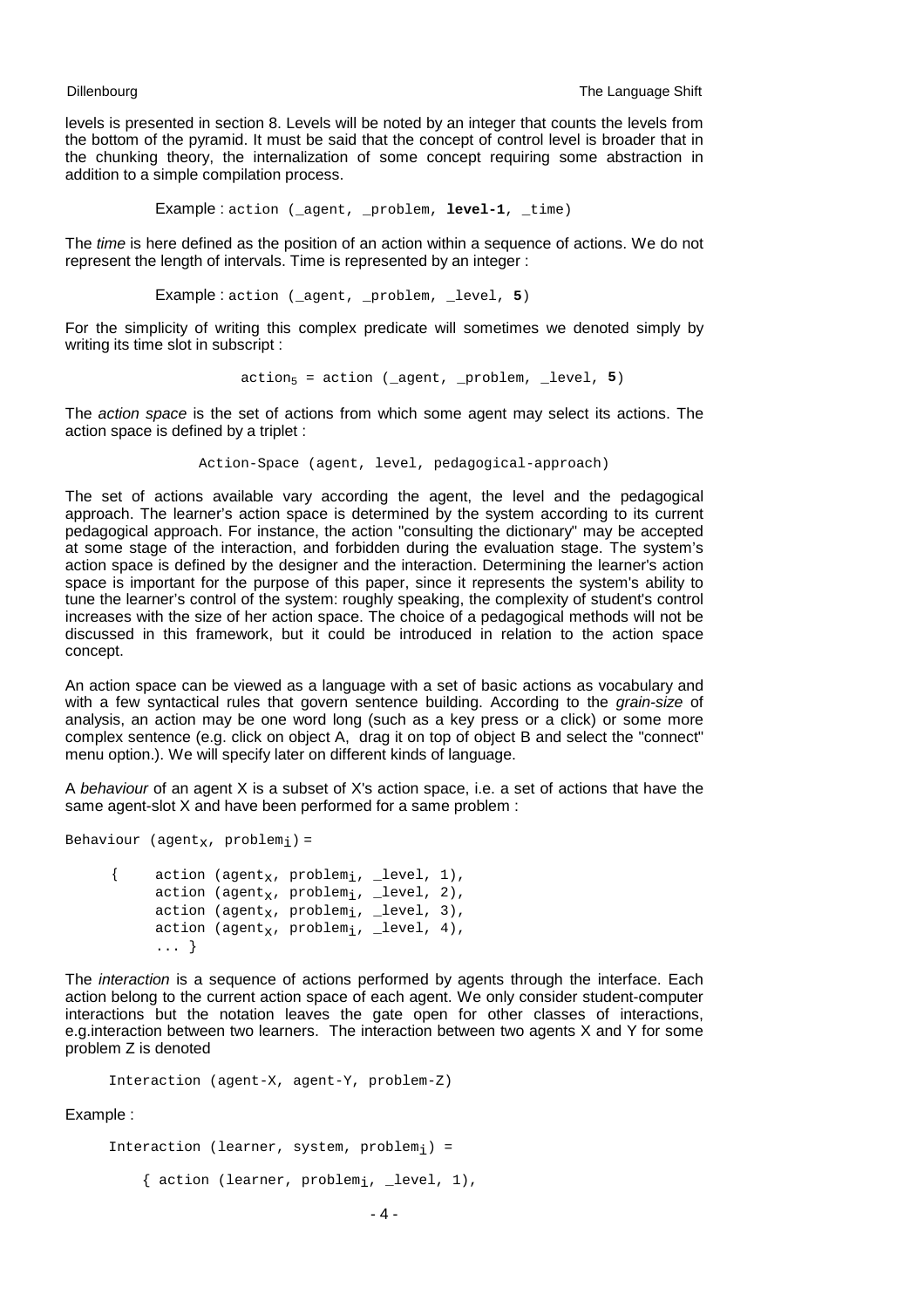```
action (system, problem_i, -level, 2),
action (learner, problem<sub>i</sub>, _level, 3),
action (system, problem;, level, 4),
... }
```
Finally, the representation that some agent has of some object is denoted

representation (agent, object)

### **4. The "lift in the pyramid" metaphor**

Figure 1 shows the metaphor we will use in this chapter : a lift within a pyramid. The pyramid represents the hierarchy of controls described in the previous section and each floor corresponds to some level of control. The ground floor is called floor 1. The lift cabin represents the activity of the learner. The lift position within the pyramid represents how the reasoning is shared between the learner and the system. The area above the lift is the part of the reasoning process which is regulated by the system (the tutor component). In the area below the lift, one finds the functionnalities offered by the system to solve problems, e.g. basic calculus tools. The size of the lift represents the number of decision levels assumed by the learner, i.e. the cognitive load on the learner's shoulders.

It is always possible to imagine a level beneath or above the level considered.The definition of a ground floor is contex-dependent and arbitrary. The ground floor of an ECS that teaches equations solving may for instance be the top floor of another system on elementary calculus. The *command language* defines the learner's action space : the words of the language determine the available actions and the language syntax sets the possible combinations of actions. At the outset, this command language defines the baseline of the pyramid, but this paper will show that we can elevate the command language to higher floors. The *description language* is a set of words and syntactical rules used by the computer to present a representation of learner's action. A representation language is not neutral but emphasizes some features. The description language is supposed to be some graphical language, composed of objects and relation between objects. The objects represent the learner's actions. The relations between objects hence reify the relations between actions, i.e. the control performed at the lower floor.

The system action space is composed of direct answers to learner's commands plus sentences from description language. For example, in Algebraland (Brown, 1985), if the learner use the command "distribute" on the equation  $3(x -5) = 7$ , then the system will have two actions : returning the new equation  $3x - (3 \cdot 5) = 7$  and drawing a line that reifies the transfornation link between these states.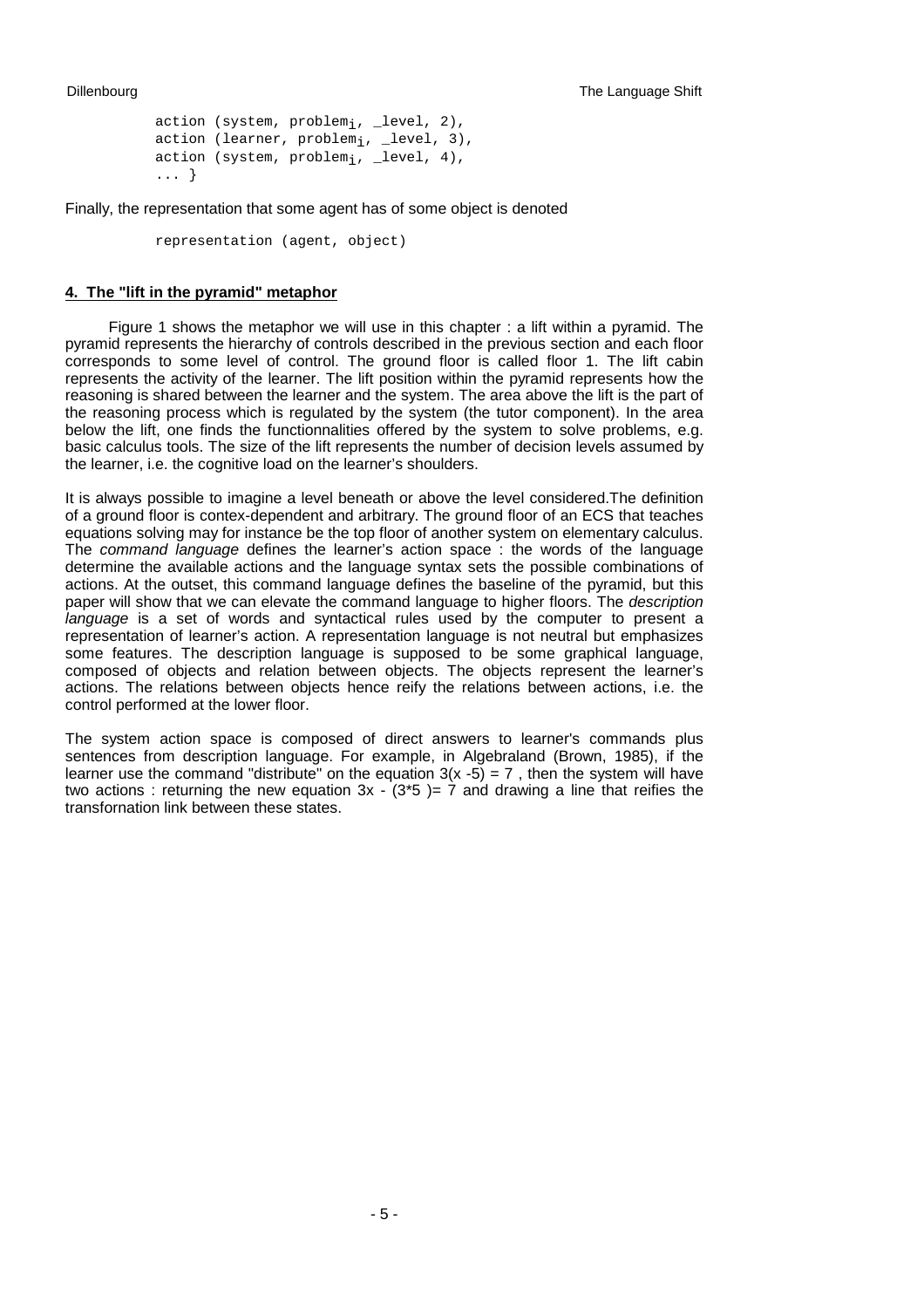

In our notation, the action spaces can hence be defined as follow :

```
(Action-space (learner, level<sub>N</sub>, \cdot)) =
{ action (learner, _, level<sub>N</sub>, _) | action (learner, _, level<sub>N</sub>, _) \in command-language}
(Action-space (system, level-N, \cdot) =
{action(learner,_,level<sub>N</sub>,_)| action(learner,_,level<sub>N</sub>,_) \Rightarrow action(system,_,_,_)}
U{action(system,_,levelN+1,_)|action (system,_,levelN+1,_)∈description-language}
```
### **5. The ascending mechanisms**

Teachers aim that learners perform better in higher levels of control and abstraction. Metaphorically, the goal is that the lift reaches the highest floors. It must be said that, for many tasks, it is probably difficult to imagine more than three or four levels and that the relationship between two levels is probably not identical all through the pyramid: "*Nature may not always be theoretically aesthetic"* (Wenger, 1987). We examine the mechanisms of shifting to the next level (up), which can recursively lead to this goal.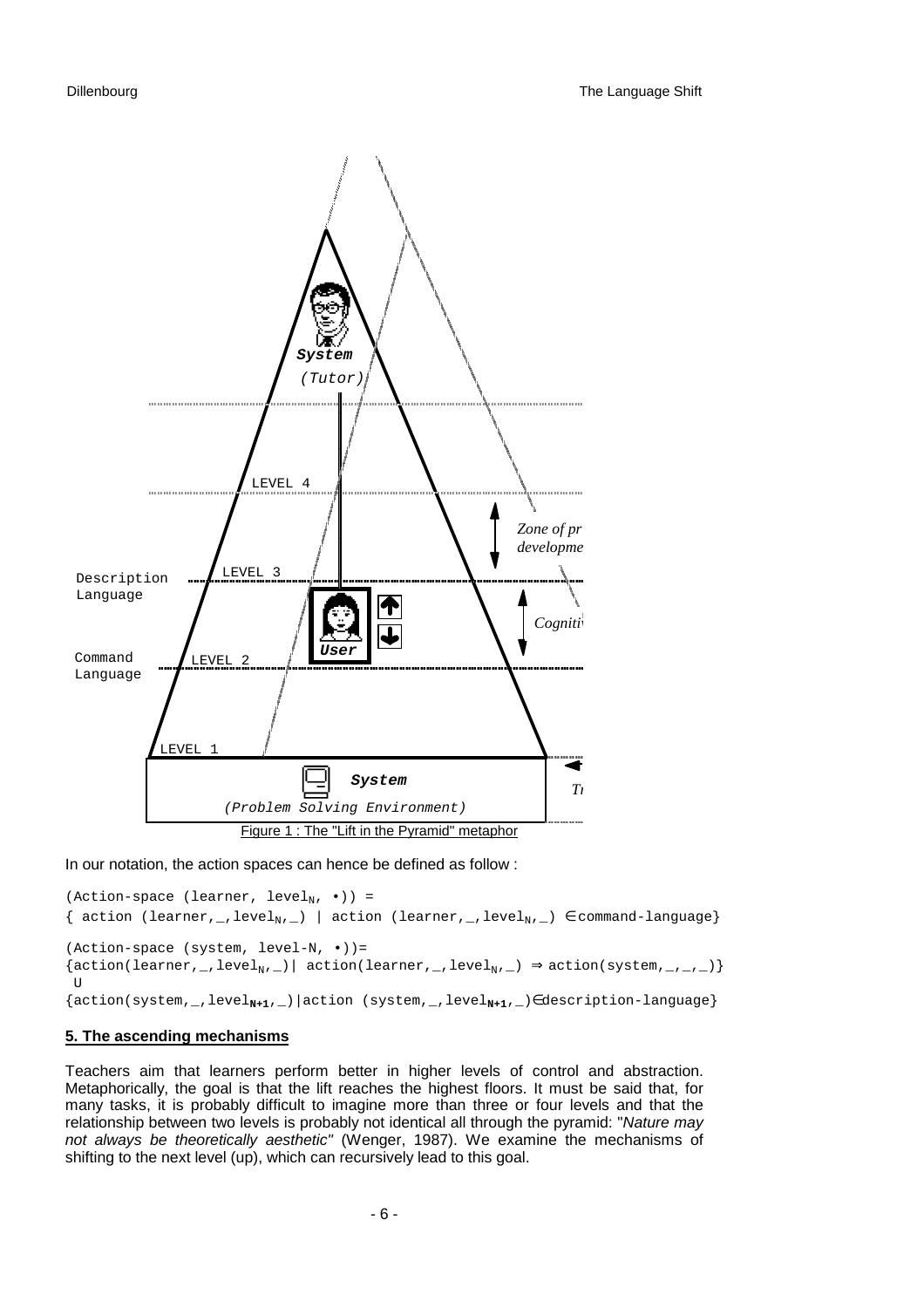### 5.1. The structure of experience.

Lets imagine that the learner has to solve a problem 1, at the first floor of the pyramid. His behaviour is :

```
Behaviour (learner, problem_1) =
       { \arctan (learner, problem<sub>1</sub>, level<sub>1</sub>, 1),
              action (learner, problem_1, level<sub>1</sub>, 2),
              action (learner, problem_1, level<sub>1</sub>, 3),
              action (learner, problem<sub>1</sub>, level<sub>1</sub>, 4),
              ... }
              where actions are sentences of the command language
```
The microworld may give an answer to each learner's action. If the action is simply typing text into a window, then the answer is neutrally bringing characters on the screen. But if the action consists in using some facility offered by the microworld, then the system response may be the result of some longer computation. The action of the computer may also be to do nothing.

```
Interaction (learner, system, problem_1) =
       { action (learner, problem_1, level_1, 1),
             action (system, problem_1, level<sub>1</sub>, 2),
             action (learner, problem<sub>1</sub>, level<sub>1</sub>, 3)
             action (system, problem_1, level<sub>1</sub>, 4),
             action (learner, problem_1, level<sub>1</sub>, 5),
             ... }
```
For reifying the learner's behaviour, the system has supplementary actions, expressed with the description language. These actions describe the relation between the last **n** learner's actions, where n varies according to the problem, the level and the time. In the simplest case, the description language reifies the relation between the two last learner's actions and the intermediate system's action. The reifications actions belong indeed to a higher level, here level 2, since they represent the control feature of the lower level. Subsequently, an interaction with systematic reification of the control aspects of learner's behaviour becomes something like :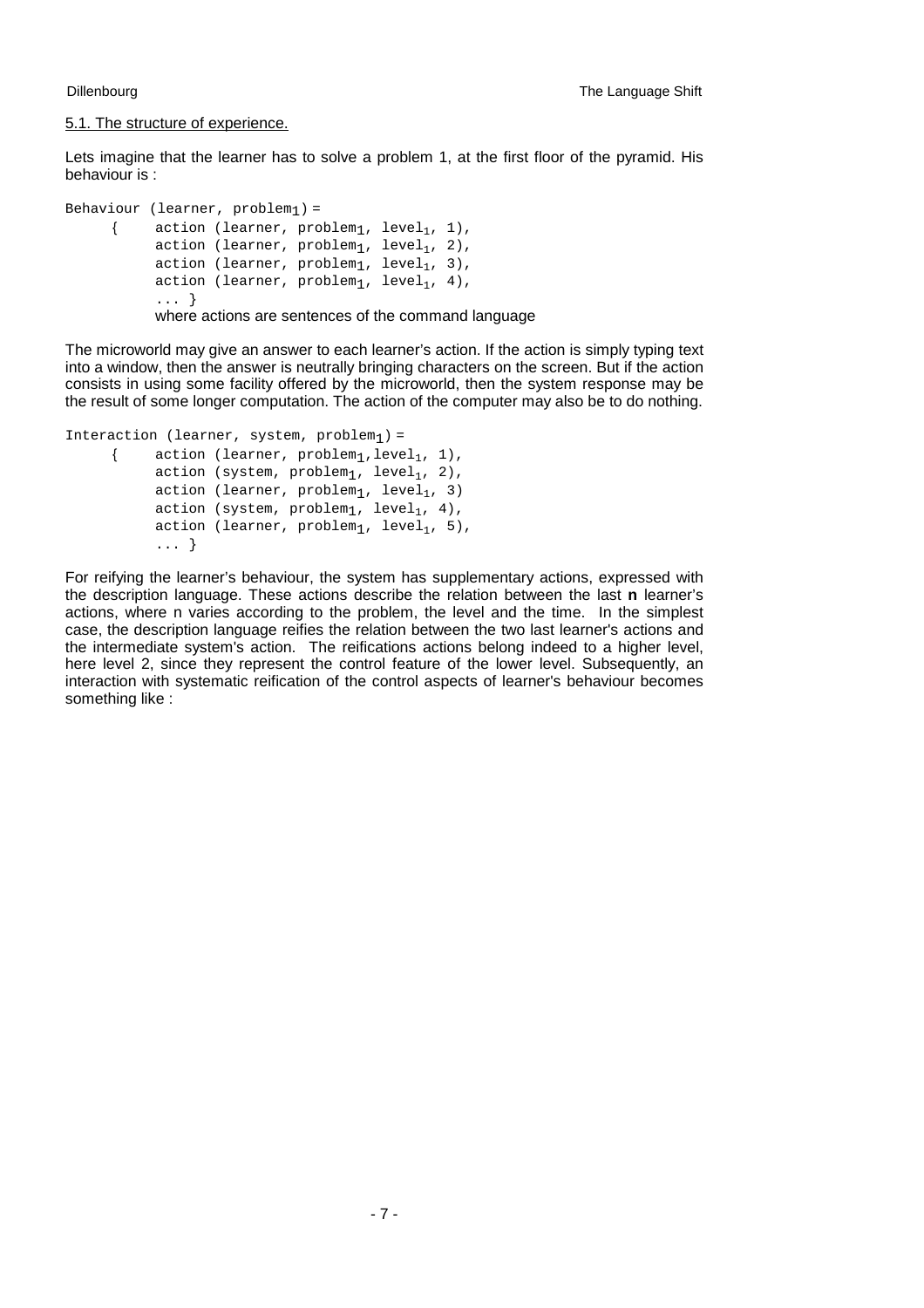```
Interaction (learner, system, problem_1) =
       { action (learner, problem_1, level<sub>1</sub>, 1),
             action (system, problem_1, level<sub>1</sub>, 2),
             action (learner, problem_1, level<sub>1</sub>, 3),
             action (system, problem<sub>1</sub>, level<sub>2</sub>, 4),
             action (system, problem_1, level<sub>1</sub>, 5),
             action (learner, problem_1, level-1, 6),
             action (system, problem<sub>1</sub>, level<sub>2</sub>, 7),
              ... }
             where the level-2 actions are a sentence from the description language
             and, in this example :
```

```
action (system, problem_1, level_2, 4) =
Representation (system, relation (action<sub>1</sub>, action<sub>2</sub>, action<sub>3</sub>))
```
and

```
action (system, problem_1, level_2, 7) =
Representation (system, relation (action3, action5, action6))
```
The description language sentences constitute the punctuation that enables the learner to split the interaction sequence into *interaction segments.* An interaction segment is a subset of the interaction described by a description language sentence:

```
Interaction-Segment (learner, system, problem; , i) =
\{action (learner, problem<sub>i</sub>, level<sub>N-1</sub>, M-3),
       action (system, problem<sub>i</sub>, level<sub>N-1</sub>, M-2),
       action (learner, problem<sub>i</sub>, level<sub>N-1</sub>, M-1),
       action (system, problem<sub>i</sub>, level<sub>M</sub>, M) }
```
If we imagine that the problem is to add fractions, here is an example of interaction fragment :

```
Interaction-Seqment (learner, system, "(2/3 + 4/9)", i) = {
action (learner, "(2/3 + 4/9)", level, 5) =
clicks on fraction 2/3 and asks "mutl-den-by" with arg.3
action (system, "(2/3 + 4/9)", level<sub>2</sub>, 6) =
replaces 3 by 9
action (learner, "(2/3 + 4/9)", level<sub>2</sub>, 7) =
clicks on fraction 2/3 and asks "mutl-num-by" with arg.3
action (system, "(2/3 + 4/9)", level<sub>3</sub>, 8) } =
graphical representation of "make-equivalent-fraction" }
```
This segment shold be preceded by another one where the learner determines the common denominator and followed by other ones where she performs the addition and eventual simplification. This example is at level 2 since the learner does not perform the aritmetic operations by itself, but asks the system to do it via the command language. At a higher level, this segment would become a part of a segment called "reduce-to-the-same-denominator".

The length of a interaction segment may vary. The system action between the two learner's actions  $(activation_{m-2})$  is necessary to understand the relationship between the learner's actions only if this system's actions brings new information necessary for the choice of the learner's second action. Otherwise, this action can be removed from the segment. This model further simplifies reality by the fact that the student's actions are considered to constitute a flat set. Things may be more complex (e.g action<sub>3</sub> resulting from action<sub>1</sub> instead of resulting from  $\arctan_2$  ). It is clear that a model needs to make some simplifications to be useful, it is indeed these simplifications that create its heuristic power.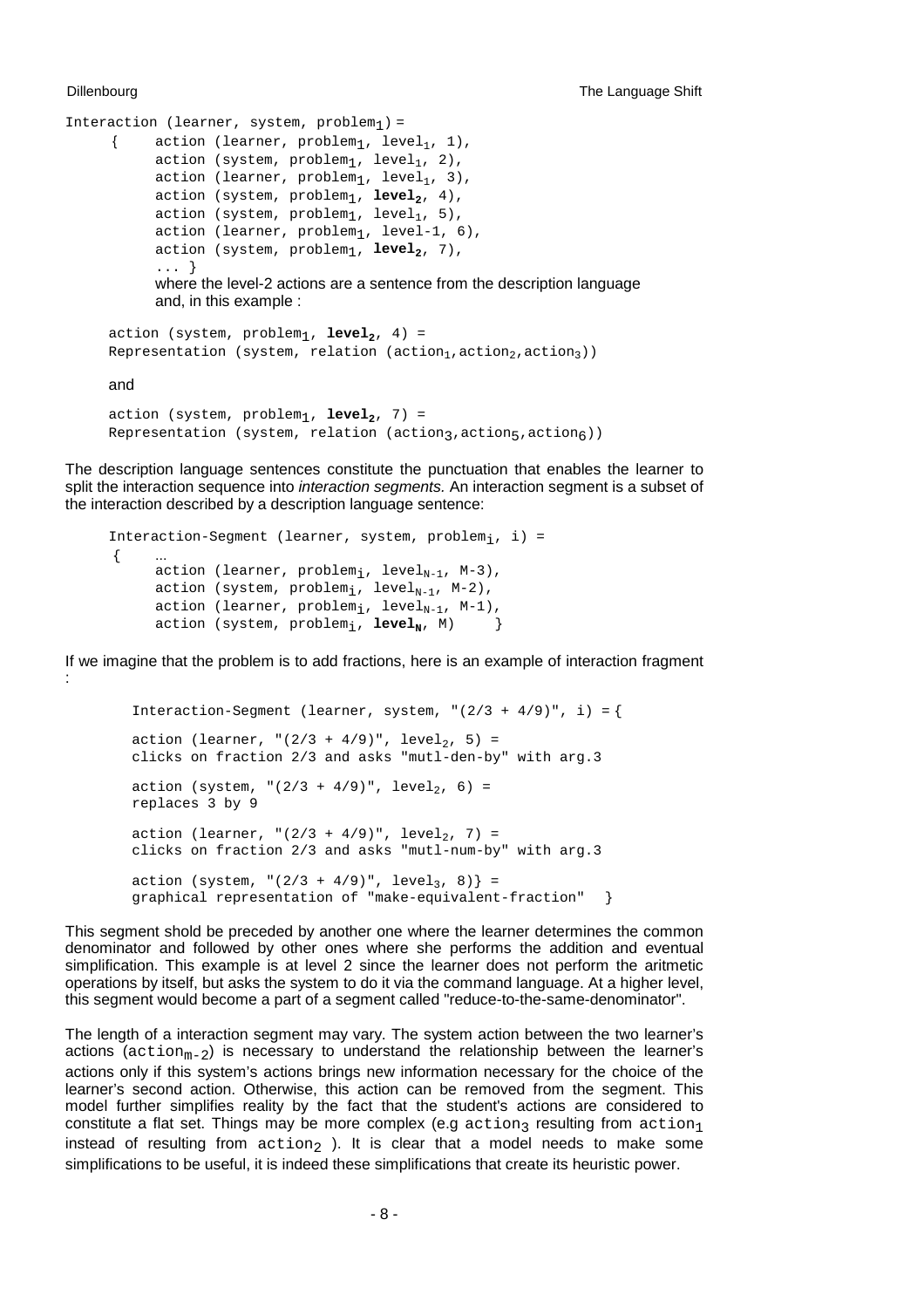This interaction will be repeated for successive problems of P. After some time, the learner has observed a large set of interaction segments.The learner's experience is a collection of these segments, denoted E :

```
E = \{ Interaction-Segment(learner, system, problem<sub>i</sub>, n)
     Interaction-Segment(learner, system, problemi, m)
     Interaction-Segment(learner, system, problemj, p)
     Interaction-Segment(learner, system, problem<sub>k</sub>, q)
      ... }
```
## 5.2. The induction postulate

The interaction gives the learner the opportunity to observe the computer's representation of control features. The aim is that the learner can build her own representation as a result of the internalisation process :

```
(internalisation
      (Representation
              (system, relation (...,action_{M-3},action_{M-2},action_{M-1}))⇒ 
(Representation (learner, relation (..., \text{action}_{M-3}, \text{action}_{M-2}, \text{action}_{M-1})))
```
This section and the next ones analyses how reflection can help this internalisation process.The role of reflection is to organize and structure experience. We base our work on the postulate that this process is mainly inductive. Campbell and Bickhard (1986) proposed the concept of environmental *interaction patterns* as a basis for cognitive development. In the current problem, interaction patterns are sets of similarities between segments. These patterns will be internalized as metacognitive concepts. But this induction process is very difficult since it concerns relational concepts (concepts describing relations between actions).

We will see how the computer can help this induction. This inductive process includes two stages : first clustering, i.e. grouping segments into classes, then pure induction, i.e. searching for similarities between objects within each cluster. In natural learning-conceptfrom-example situations, clustering and inducing are intertwined : making classes is guided by the common properties of the objects in the classes and dicovering these properties is oriented by some idea of what the concept could be. Educational settings make the learner's life easier by artificially separating these two stages : the tutor classifies objects into positive and negative examples of the concept to be acquired or sets up an environment in which this classification appears clearly to the learner. Then, in a third stage, the integration of the acquired concept can be improved by constraining the learner to use the description language as a new command language. These three stages are described in the next sections.

## 5.3. Clustering stage

 In our case, clustering means regrouping segments that correspond to a similar relation between student's actions. The description language includes the information necessary to perform this task. Remember that elements of  $E<sub>s</sub>$  (to be clustered) are of the form :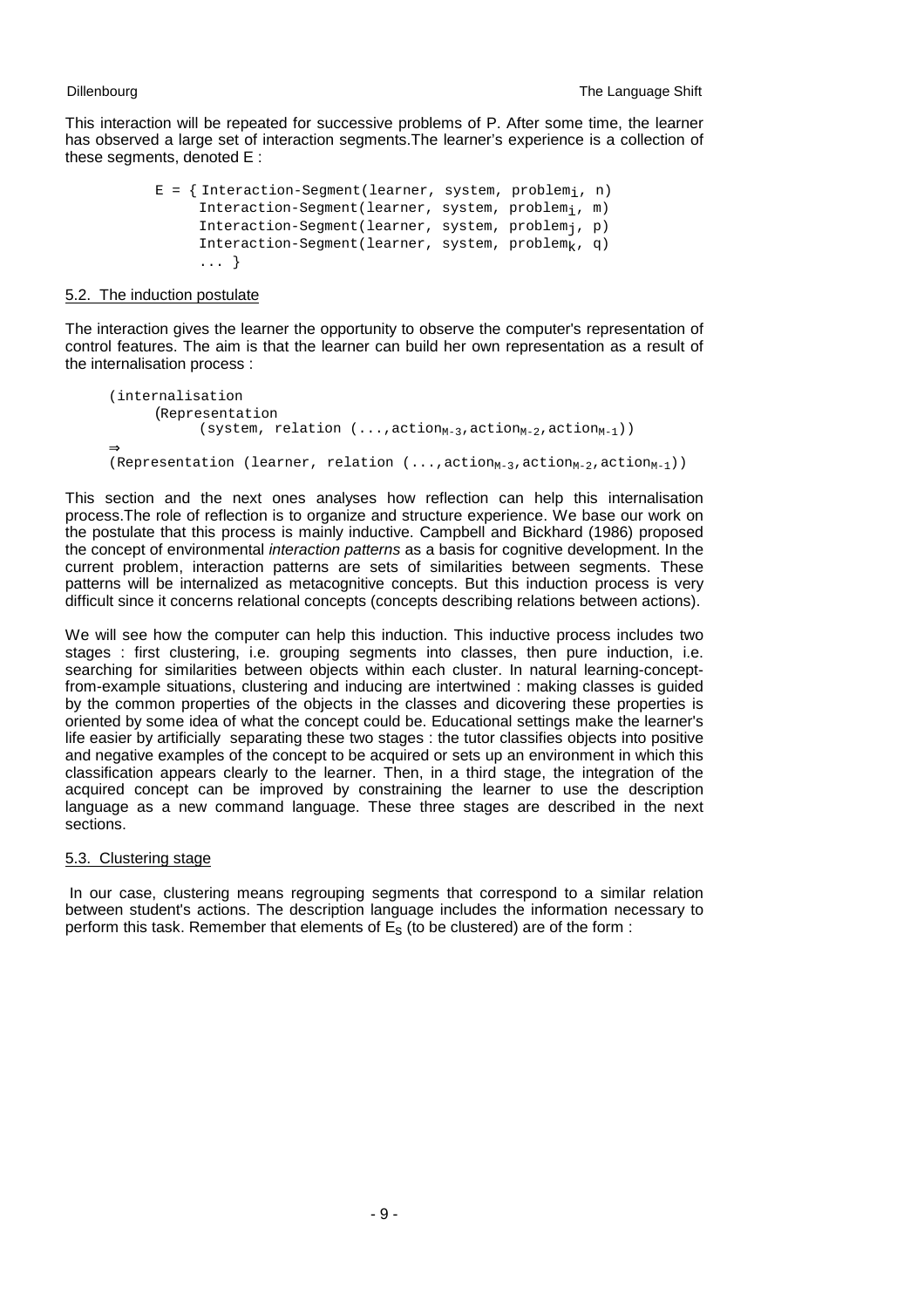$\{$ 

```
action (learner, problem<sub>i</sub>, level<sub>N-1</sub>, M-3),
action (system, problem<sub>i</sub>, level<sub>N-1</sub>, M-2),
action (learner, problem<sub>i</sub>, level<sub>N-1</sub>, M-1),
action (system, problem<sub>i</sub>, level<sub>N</sub>, M) }
```
According to our definition of the syntax of the description language, the last element of this segment is a representation of the relation between the previous elements :

action (system,  $problem_1$ ,  $level_N$ ,  $M$ ) = Representation (system, relation  $(..., \text{action}_{M-3}, \text{action}_{M-2}, \text{action}_{M-1}))$ )

 This equation reduces the complexity of the clustering stage because induction is performed on a single element  $(action<sub>m</sub>)$  instead of on whole segments and also because this element has concrete (visual) features (provided that  $\alpha$ ction<sub>m</sub> belongs to a graphical description language).

If the description language must guide the clustering process, its syntax should be designed to ease this process. Let's imagine a description language composed of objects. Any pair of objects  $(o_1, o_2)$  can be connected according to four rules : up, down, left, right. Then the learner's experience may be partitionned as follow :

```
E = \{ E_S, up, E_S, down, ES. left, E_S, right \} where
```

```
E_{UD} = \{Interaction-Segment (learner, system, _, n) | action<sub>m</sub> = up(o1, o2) }
E_{\text{down}} = {Interaction-Segment (learner, system, _, m) | action<sub>m</sub> = _{\text{down}}(o_1, o_2) }
E_{left}={Interaction-Segment (learner,system,_,p)| action<sub>p</sub> = _{left} (01,02)}
\texttt{E}_{\texttt{right}}=\left\{\texttt{Interaction-Segment}\;\;\left(\texttt{learner}, \texttt{system}, \_\texttt{q}\right) \left|\;\; \texttt{action}_{\texttt{q}}=\;\texttt{right}(\texttt{o}_1, \texttt{o}_2)\right\}.
```
... or in short :

```
E={E<sub>rel.1</sub>,E<sub>rel.2</sub>,...|E<sub>rel.x</sub>={Interaction-Segment(learner,system,_,n)|action<sub>m</sub>
=rel.X(o_1,o_2)}
```
Given that the syntax of the description language has to guide the clustering process, the designer has to choose a syntax that is sufficient but simple. If the possible relations are numerous or complex or not easy to perceive, the clustering process will be more complex.

### 5.4. Inducing stage

The task of the learner is now to perform induction on each cluster of El. One cluster is :

```
E_{rel.x}={Interaction-Segment(learner,system,_,n)|action<sub>m</sub> =rel.X(o<sub>1</sub>,o<sub>2</sub>)}
where
rel_{X}(o_1,o_2)= representation (system, relation(...,action<sub>m-3</sub>,action<sub>m-2</sub>,action<sub>m-1</sub>))
```
Since machine learning has passed through its "glasnost", we know pure induction does not exist, because the role of background knowledge is very important (Dietterich,1986). We use in induction a lot of knowledge from the context, from the usefulness of the concept to be acquired, from our previous experiences, etc. The learner does not perform induction in a knowledge-free environment. An ECS is precisely a environment in which the amount of available knowledge can be partially controlled.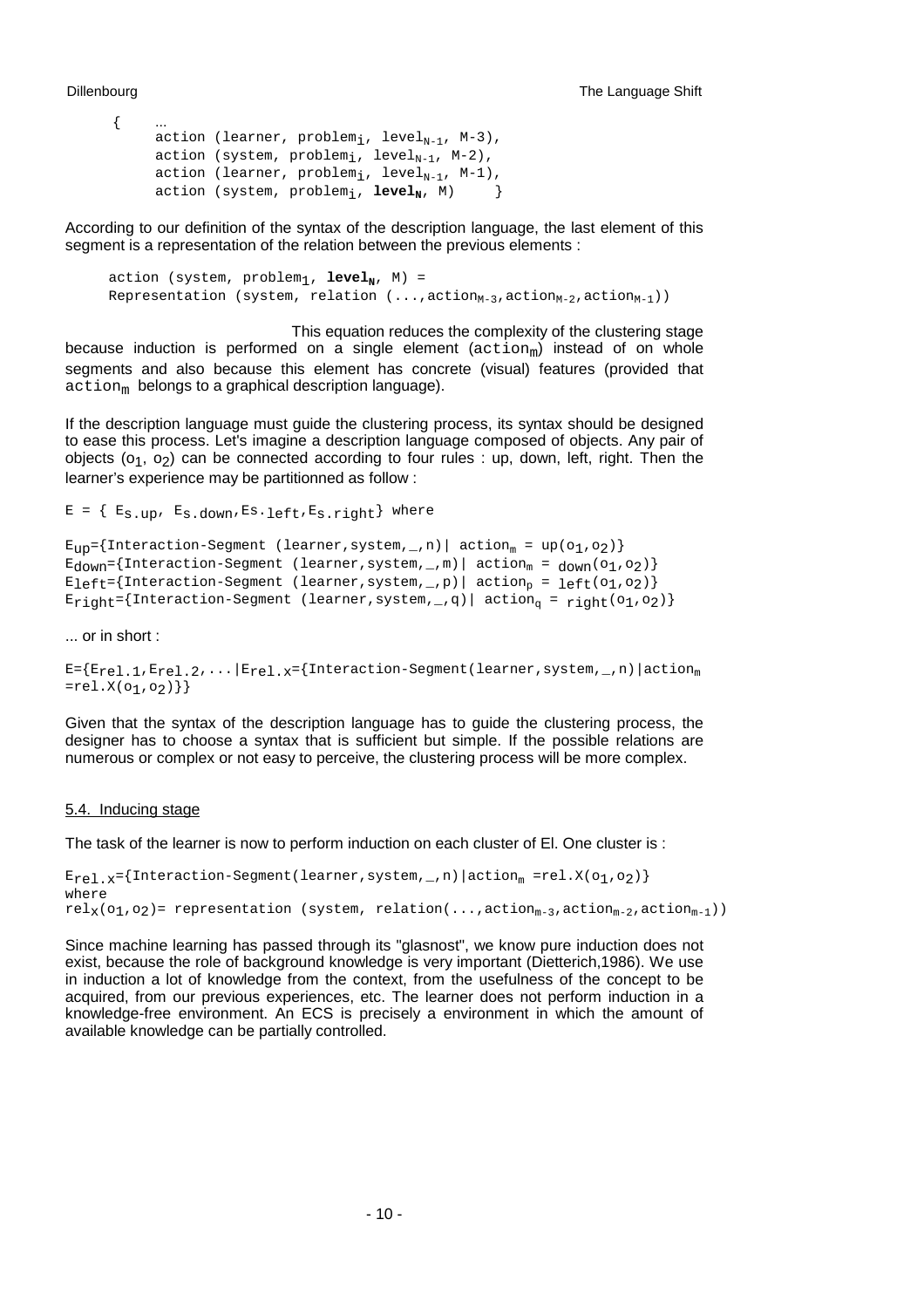The semantics of the description language may contain -or not - this information : a concrete (visual) relation between objects which represents metaphorically the real relation between the learner's actions. If this metaphor is very obvious, the learner can deduce the common features that she is expected to find within the cluster. For instance, in figure 2a, it can be logically deduced that this pattern includes  $A \Rightarrow B$  action sequences; while figure 2b describes a pattern where the relation between A and B is that they both result from a third action X.



In other words, the design of the description language must take into account its analogical role in guiding induction. This analogy does not exempt the learner from induction : analogy is far from being an error-free process (Hall,1989). The learner has to check on the cluster objects and consider the context in order to give a particular meaning to relation described by the language

# 5.5. Integration : the language shift mechanism

When the learner has acquired a new concept about her own behavioural regulation, the system should constrain her to use these concepts for later problems. This can be done by using the description language as a new command language (and offering a new description language). This is what we called the "*language shift*". This mechanism is defined by the following equation :

# description language at level<sub>n</sub> = command language at level<sub>n+1</sub>

After language shift, the learner has new tools for solving the problem, i.e. her solution process is changed. The new tools can be implemented by means such as new options in menus. Naming a new concept (as menu item) anchors this concept in learner's memory. In the pyramid metaphor, this language shift corresponds to the lift moving one level up, when one constrains the learner to describe her behaviour in terms of how it is regulated instead of by performing the actions directly .

A corollary of the above equation is that the system has to perform the actions the learner performed at the previous level :

Action-Space (system, level<sub>N</sub>, ·)= Action-Space (learner, level<sub>N+1</sub>, ·)

The learner's cognitive effort necessary for reaching the next floor is somewhat lessened by the fact that the bottom boundary of the learner's activities goes up simultaneously : she no longer has to perform the computation required by her actions, since the computer does it for her. She now has more cognitive resources available for concentrating on the control aspects. This is represented metaphorically on the pyramid by the fact that the lift remains the same size.The final goal of an ECS is obviously that the learner becomes able to perform alone all the control covered by the pyramid. However, by allocating the automatization of subskills to the system instead of to the learner, the focus on metacognitive aspects can be made sooner and more efficiently. An alternative approach to the computer-made automatization of subskills is the learner-made automatization of these subskills, i.e. the systematic practice of these skills, until they are compiled in quasi-automatic procedures.

# **6. Inside the language shift : action sub-spaces.**

We have described the language shift as a all-or-none process. This process can be analyzed more finely if we stratify the learner's actions space into ordered subsets. We have empirically determined five sub-spaces according to the kind of activities that the learner is allowed to perform on the description of her behaviour :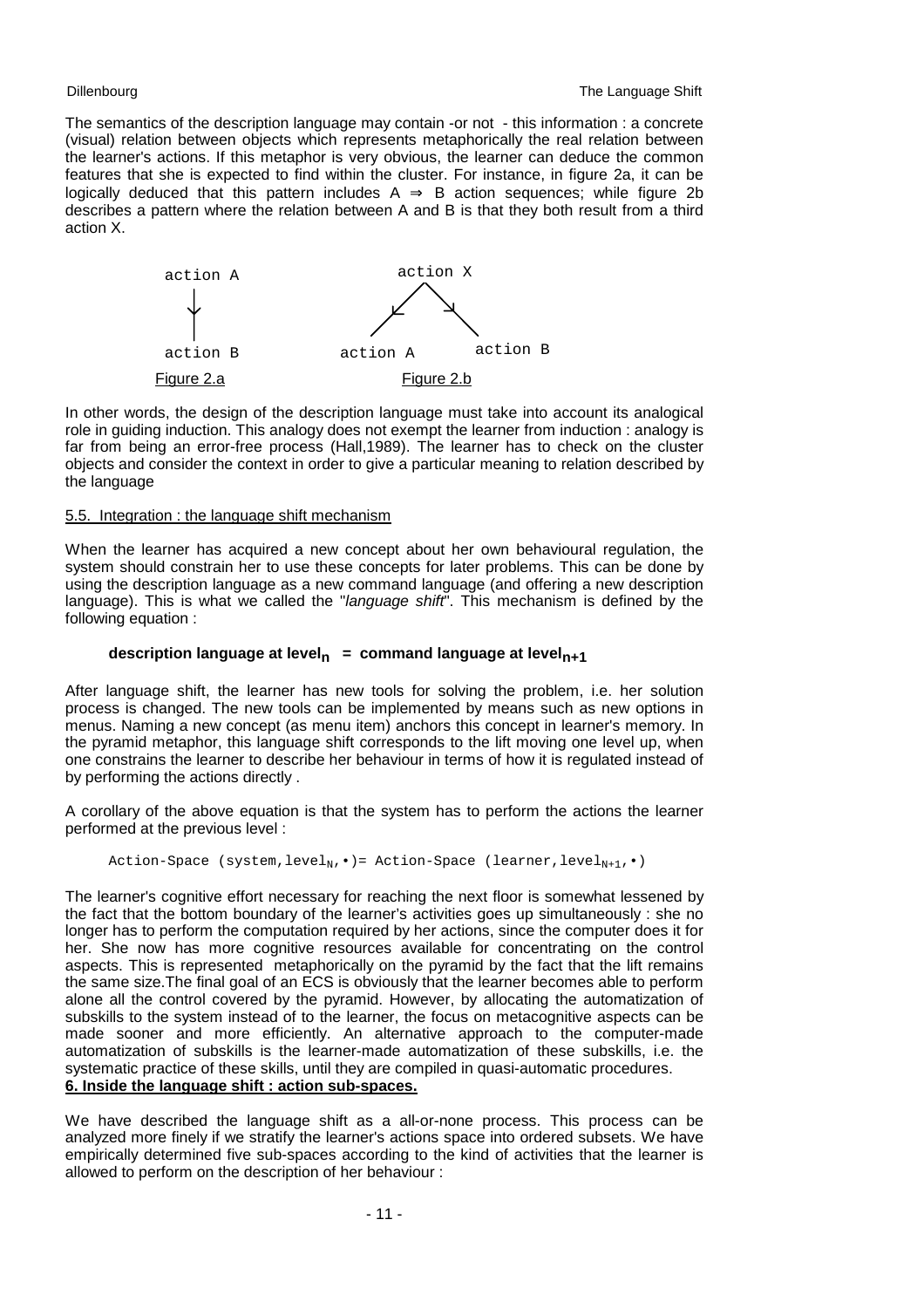| observing | the learner just looks at the description                 |
|-----------|-----------------------------------------------------------|
| editing   | the learner has some tools to edit the description        |
| orienting | the learner use the description to select a problem state |
| composing | the learner creates the description by combining items    |
| creating  | the learner builds the description from scratch           |

If the interaction description is a tree, the levels of activities might be :

| observing | looking at the three                              |
|-----------|---------------------------------------------------|
| editing   | annotating nodes by justifications                |
| orienting | selects a node for backtracking or ask for replay |
| composing | builds the tree from a bank of parts              |
| creating  | drawing the tree with lines and boxes             |

These action sub-spaces constitue way successive steps within the language shift mechanism: the observation level clearly corresponds to the description language, while the orientation activities begin to use the description as a new command language.

### **7. The role of problem variations**

Transfer and lift ascension are viewed as two facets of a similar inductive mechanism, built around the description language.

In the pyramid metaphor, focusing on transfer means working on partially overlapping pyramids that correspond to new problems subclasses (or classes in case of far transfer). The union of two pyramids form a new one. The height of the new pyramid is proportional to its breadth. We try now to analyse this intuitive rule and to relate it with the mechanisms of lift elevation previously described.

In learning concepts from examples, differences between examples are very important because they enable one to eliminate features that are not relevant to the concept. For instance, for teaching the concept of square, the examples set must include non-horizontal squares otherwise learners will consider that a square may only have only horizontal and vertical sides.

Varying the subclass of problems aims to the same effect on interaction clusters as nonhorizontal squares : to guarantee that features shared by examples are relevant components of the concept, i.e they insure eliminating non-relevant similarities.

Lets consider two segments :

```
Interaction-Segment(learner, system, problemi, n)
Interaction-Segment(learner, system, problemj, m)
```
Remember that the last element of each segment represents the relationship between the previous ones :

 $action_n = representation (system, relation (..., action_{n-3}, action_{n-2}, action_{n-1}))$ action<sub>m</sub> = representation (system, relation  $(\ldots, \arctan_{m-3}, \arctan_{m-2}, \arctan_{nm-1}))$ )

The condition for transfer is that the learner detects some isomorphism the two segments  $(\ldots, \arctan_{n-3}, \arctan_{n-2}, \arctan_{n-1})$  and  $(\ldots, \arctan_{m-3}, \arctan_{m-2}, \arctan_{nm-2})$  $<sub>1</sub>$ ). This isomorphism is represented in the description language by the concrete similarities</sub> between the actions in the left term :

```
relation (action<sub>n</sub> , action<sub>m</sub> ) =
reprentation
          (system, relation
                   ((\ldots, \text{action}_{n-3}, \text{action}_{n-2}, \text{action}_{n-1}),( \ldots, \text{action}_{m-3}, \text{action}_{m-2}, \text{action}_{nm-1}))
```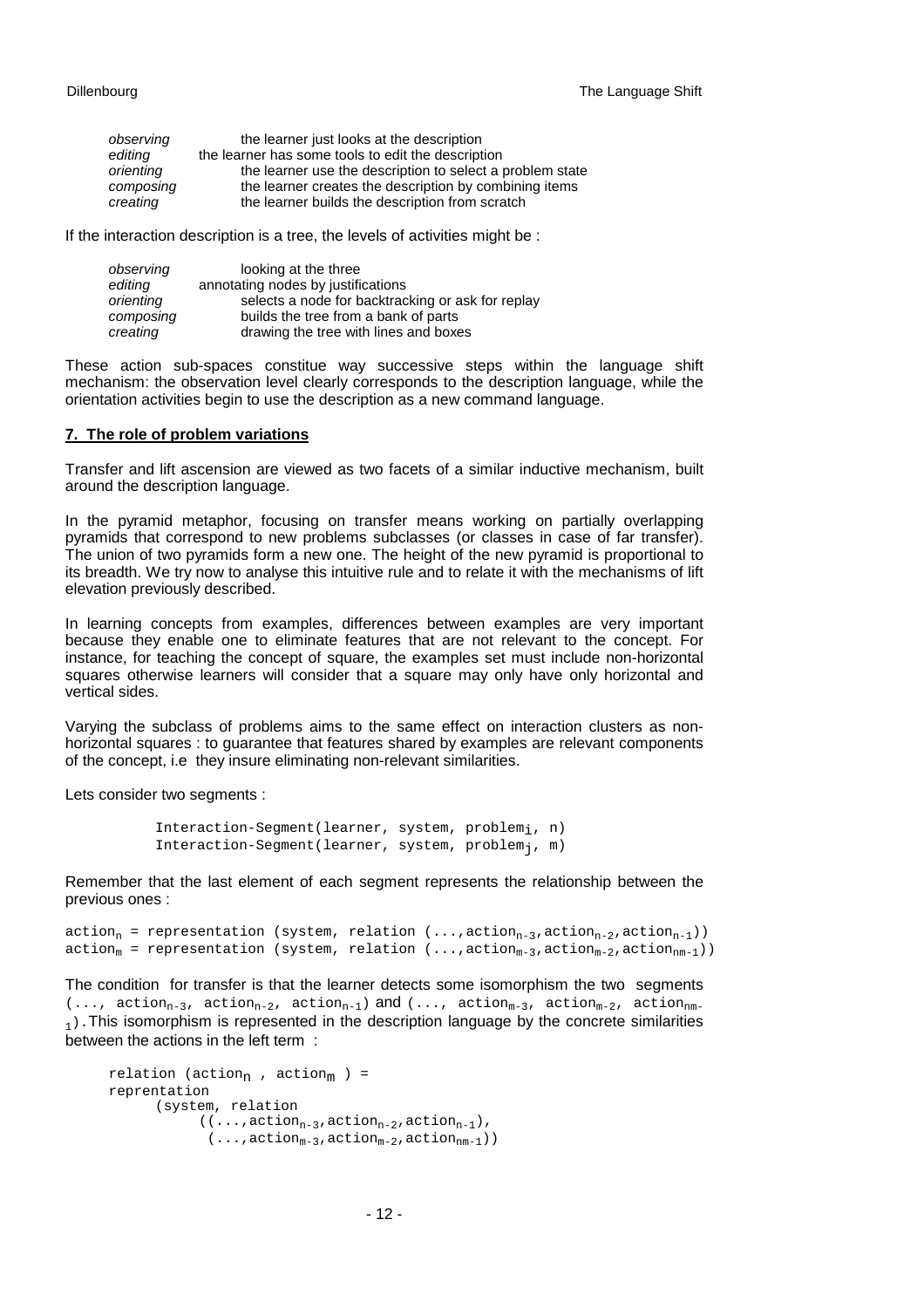This equation has important corollaries for the relation between the transfer process and the description language. If the description language does not include elements specific to some subclass P<sub>i</sub>, we have:

$$
\verb"action"_n = \verb"action"_m
$$

In this case, the learner is directly informed by the system of the opportunity for transfer. If the representation used for the description language contains elements specific to some subclass but that these elements can be easily isolated from those that are shared, the transfer will be quided by searching for  $($ action<sub>n</sub> ∩ action<sub>m</sub>) since

```
(\text{action}_{n} \cap \text{action}_{m}) =reprentation
          (system,(...,action<sub>n-3</sub>,action<sub>n-2</sub>,action<sub>n-1</sub>) ∩
                         ( \ldots, \text{action}_{m-3}, \text{action}_{m-2}, \text{action}_{nm-1}))
```
Reciprocally, transfer mechanisms are important for the description language : the learner will demonstrate that she has integrated the description language when she will use it explicitly to perform transfer. This is important to detect the right time to start a language shift.

# **8. The MEMOLAB example**

We are currently designing a system that applies the language shift mechanism to the complexitiy of a real world problem : "*nobody grows up by solving the tower of Hanoï problem !*" (Dillenbourg et al,1990a). This learning environment is called MEMOLAB. The pedagogical goals are that students acquire the fundamental concepts necessary to perform experimentation in psychology. These concepts are experienced by designing and running experiments on human memory, in an artificial lab. The four-floors pyramid is built around the concepts of experimentation. Peripheral concepts from statistics and human memory are attached to attached around thse core concepts. The four floors are :

- 1 : Building non-comparative experiments (single sample)
- 2 : Building simple comparative experiments (one factor, several samples)
- 3 : Building uni-dimensional experimental plans
- 4 : Building multi-dimensional experimental plans

Building an experiment means assembling concrete events on the lab workbench. An event is the association of some subjects with some task and a measurement device. A task is defined by an activity, a material and a few parameters. Building a plan means creating a non-intanciated single experiment in the workbench and generating the experiment by defining a n-dimensional table of factors (n being the number of independent variables).

At level one, the dumb beginner will sequence event-frames on the lab workbench. Each event-frame includes some part of the information that defined the event (subjects,task,...). The learners decide what information has to be displayed in each event frame. The elevation to the second floor implies that students understand that observing an effect means creating a variation between groups and that these inter-group variations must be more important that the intra-group variations. The description language will reify the differential nature of the experimental method. The system will regroup experiments that can be compared and redisplay the events in order to enlighten the differences.

The differenciation nature of the first floor description language defines the second floor command language. At the second floor, learners will use these differences to build experiments. For instance, they will describe the whole sequence of activities for a first sample. Then the second sample sequence will be built by editing the first sample sequence (e.g. augmenting the length of words that subjects of second group have to memorize), i.e. it will be defined by its difference with the first sequence.

The passage to the third floor implies a new discrimination by the learner between the concrete structure of the experiment (a sequence of events) and the variables (dependent and independent)that instanciate this structure. The description language will redisplay the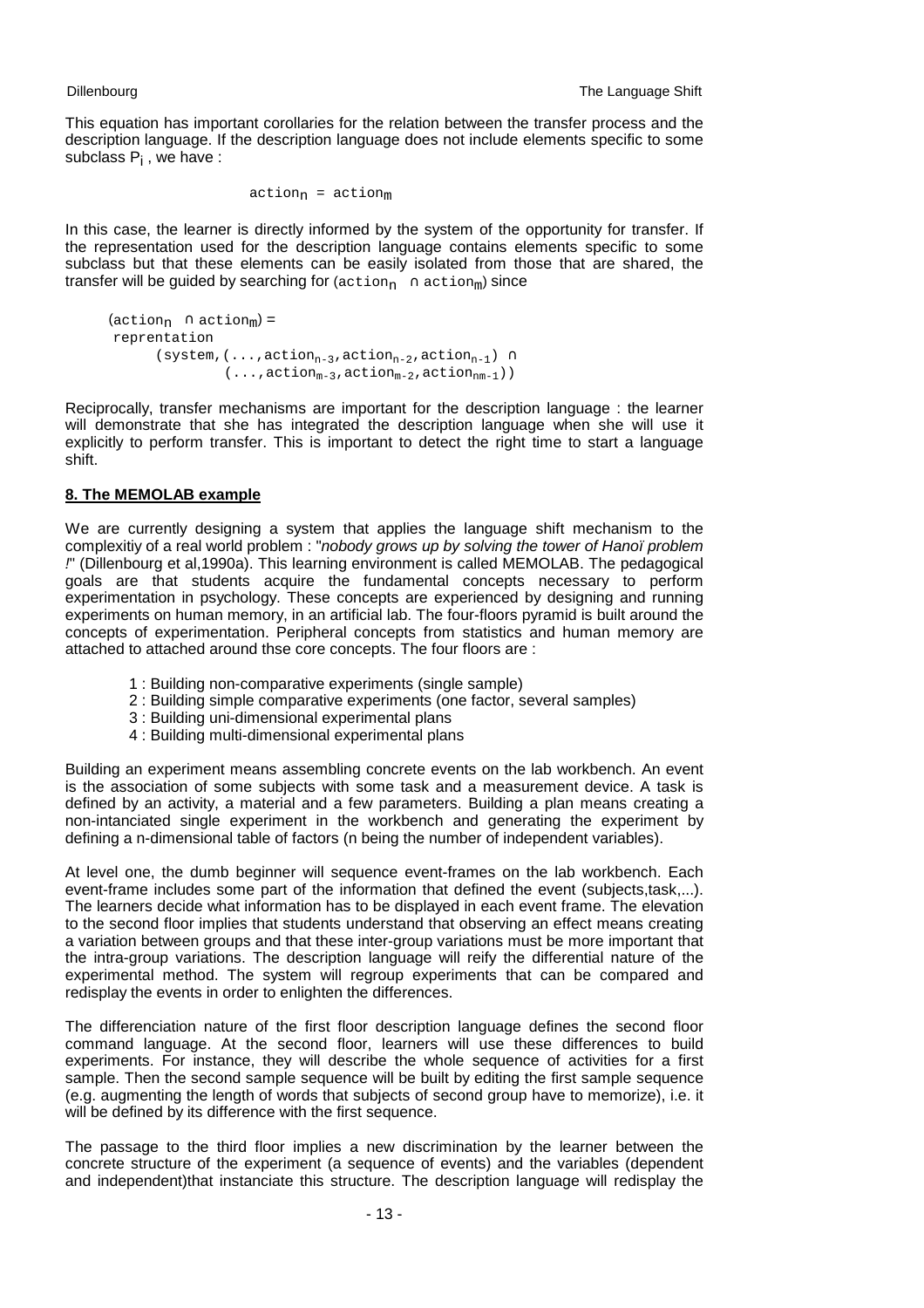experiments by separating the paradigm and its associated plan. The third floor command language will then offer two workbenchs, one similar to lower floors, to build experimental paradigms, and a new one, to define experimental plans. Finally, the concept of interaction between effects is necessary to reach the fourth floor. This concept will be suggested by comparing plans of the third floor, in the same way that experiments have been compared at the floor1-floor2 transition.

# **9. Theoretical Bridges**

This framework can be read from several theoretical and practical perspectives. We review related work in psychology, in machine learning and in research on ECSs.

## 9.1. Psychologists visiting the pyramid.

### 9.1. 1. Metacognition and reflected abstraction (Piaget)

The mechanism of language shift is closely related to the piagetian concept of *reflected abstraction* (Piaget, 1971). Reflected abstraction is a process by which properties that are implicit at some level of knowledge can be abstracted and explicitly accessed at a higher level. The general relationship between metacognition and reflected abstraction is a complex issue of genetic psychology that goes beyond the scope of this paper (Blanchet, 1990). However, Campbell and Bickhard (1986) - although rather in conlfict with the piagetian structuralism -proposed an interesting analysis of this relationship that pertains to our approach. Let us remember that the induction of interaction patterns that is the basis of the language shift is a key notion of Campbell and Bickhard's theory.

These authors describe developmental stages in terms of going through an hierarchy of *knowing levels*, where each level "knows" the properties of the subordinated level. For Campbell and Bickhard, reflective abstraction is a mechanism of *knowing-level ascension*. Such an ascension through an hierarchy of levels matches our definition of the language shift mechanism. This parallelism is emphasized by the following paragraph (where the authors use the word "system" for referring to a cognitive system, i.e. an agent in our terminology ) :

"Suppose that a system could learn to create external indicators of various points in and aspects of its own internal process - as it was actually engaged in those processes. Then the indicators would manifest properties of the organization and functioning of those internal processes. Being external, the indicators would be available for examination by the system itself. From the indicators, the system could then abstract the properties of the processes that yielded those indicators. That is, using such indicators, a system could reflectively abstract its own properties. "

### (Campbell and Bickhard, 1986, p. 86)

If we stay in the piagetian lineage, the lift metaphor is very close to the neopiagetian theories developed by Robbie Case (1985). In this approach, the process of stage transition consists in integrating independent control structures into a more complex one, in a way very similar to our metaphor. In the MEMOLAB example, the objects of one floor are reorganised in order to reduce the task complexity. A group a single-group experiments (level 1) is re-unitarised into comparative exepriments (level 2). Sets of comparative experiments are re-unitarised as experimental-plans (level 3) and groups of plans are re-unitarised as multi-dimensional plans (level 4).The mechanism that trigger this re-unitarisation process is partly linked to the limits of working memory. Interestingly, we know the limits of working memory are related with the issue of awareness through the concept of focus of attention, more precisely the control function that actively maintains information in working memory (Jackendoff, 1987).

### 9.1.2. Internalization of regulation processes (Vygotsky)

According to Vygostsky (1978), the development of higher psychological processes results from the *internalisation* of inter-individual processes. Metacognition would also have social origins, self-regulation being viewed as the result of adult-child regulation (Wertsch, 1985). The vigotskian concept of "zone of proximal development" (ZPD) is present in our framework as the stage just above the lift position : this stage includes control activities that the learner is not able to perform alone but can do with the help of the computer: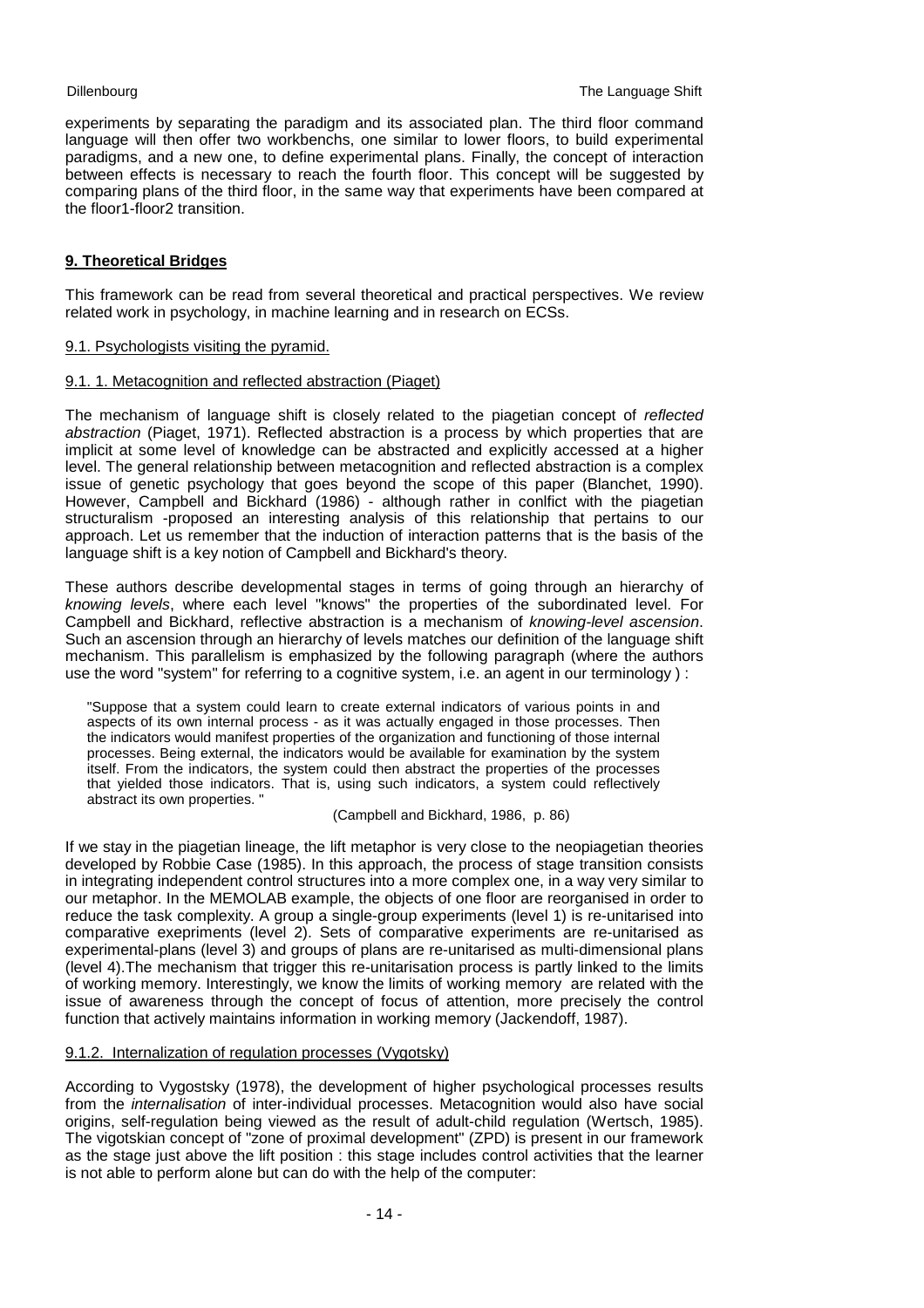$\{$ .

 $ZPD =$  Action-space (system+user, level<sub>N+1</sub>, coaching) if we have Action-space (learner,levelN,\_)

Vigostky outlined the linguistic nature of the internalisation mechanism when he declared that "*verbal thought is the transferral of speech to an internal level*" and that "*reflection is the transferral of argumentation to an internal level*"(Vigotsky,1981, quoted by Wertsch, 1985). This linguistic dimension is important for our purpose because it relates the type of usercomputer interaction to our interest for metacognitive issues. Models of mental activities are indeed generally identified through verbs such as to think, to know, to ignore,... (Wellman, 1985). These linguistic aspects of internalization have been analysed by Wertsch (1985). He suggested that some linguistic mechanisms allow the performance of intra-psychological processes at some stage of the inter-psychological level. Wertsch observed mothers monitoring their children solving a puzzle. He found that mothers change their referential perspective according to the child's skills. When identifying a piece of the puzzle, beginner's mothers refer to piece attributes that both agents can observe (e.g. "a green piece"), while later, mothers tend to refer to the strategy used (e.g. "a piece with another colour"). According to Wertsch, *strategy-based* referential means that "an understanding of the strategy was required to interpret a referring expression appropriately". In the pyramid metaphor, the role of the description language corresponds to the mother's discourse, i.e. it describes the learner's behaviour in terms of the underlying strategy (Dillenbourg, to appear). 9.1.3. Transfer and metacognition

Several researchers have analysed the relationship between reflection and transfer. Rozin (quoted by Brown,1987) related reflective access to knowledge (the key to metacognition) and multiple access of knowledge (the key to transfer). This link supposes that "*accessing is connecting previously isolated components, or mental faculties, and passing information between them.*" (Campbell and Bickhard, 1986,p. 89). Ann Brown (1987) reports research on transfer between isomorphic problems by three- and four-year-old children. These children exhibited a greater transfer when, after each problem, they were required to describe their solution to "Kermit the frog" so that he could reproduce it. Multiplicity and reflection hence become central issues in the design of ITS. The difference between Brown's experiments and our approach is that we explore the reflection-transfer link in the opposite direction : how transfer can be used to promote metacognition.

The framework may also be related to Anderson theories of transfer within the  $ACT*$ framework (Singley and Anderson, 1989). Each segment of the learner's experience can be repressed as a production rule :

action (learner, problem<sub>i</sub>, level<sub>N-1</sub>, M-3), action (system, problem<sub>i</sub>, level<sub>N-1</sub>, M-2), action (learner,  $problem_i, level_{N-1}, M-1)$ , action (system,  $problem_i$ ,  $level_N$ ,  $M$ ) }

## correspond to the production rule :

IF ... AND action (learner, problem<sub>i</sub>, level<sub>N-1</sub>, M-3) AND action (system, problem<sub>i</sub>, level<sub>N-1</sub>, M-2) THEN action (learner, problem<sub>i</sub>, level<sub>N-1</sub>, M-1) And this rule is represented by :

# action (system, problem<sub>i</sub>, level<sub>N</sub>, M)

The control aspects are compiled in these rules. At the opposite, the raison d'être of action (system,  $problem_i$ ,  $level_N$ , M) is precisely to give some access to these underlying control features. The lift ascension in other words corresponds to a process that inverts Anderson's compilation process. The student task would be rather to extract the hidden metaknowledge in a similar way to a knowledge engineer (Clancey, 1988) attempting to build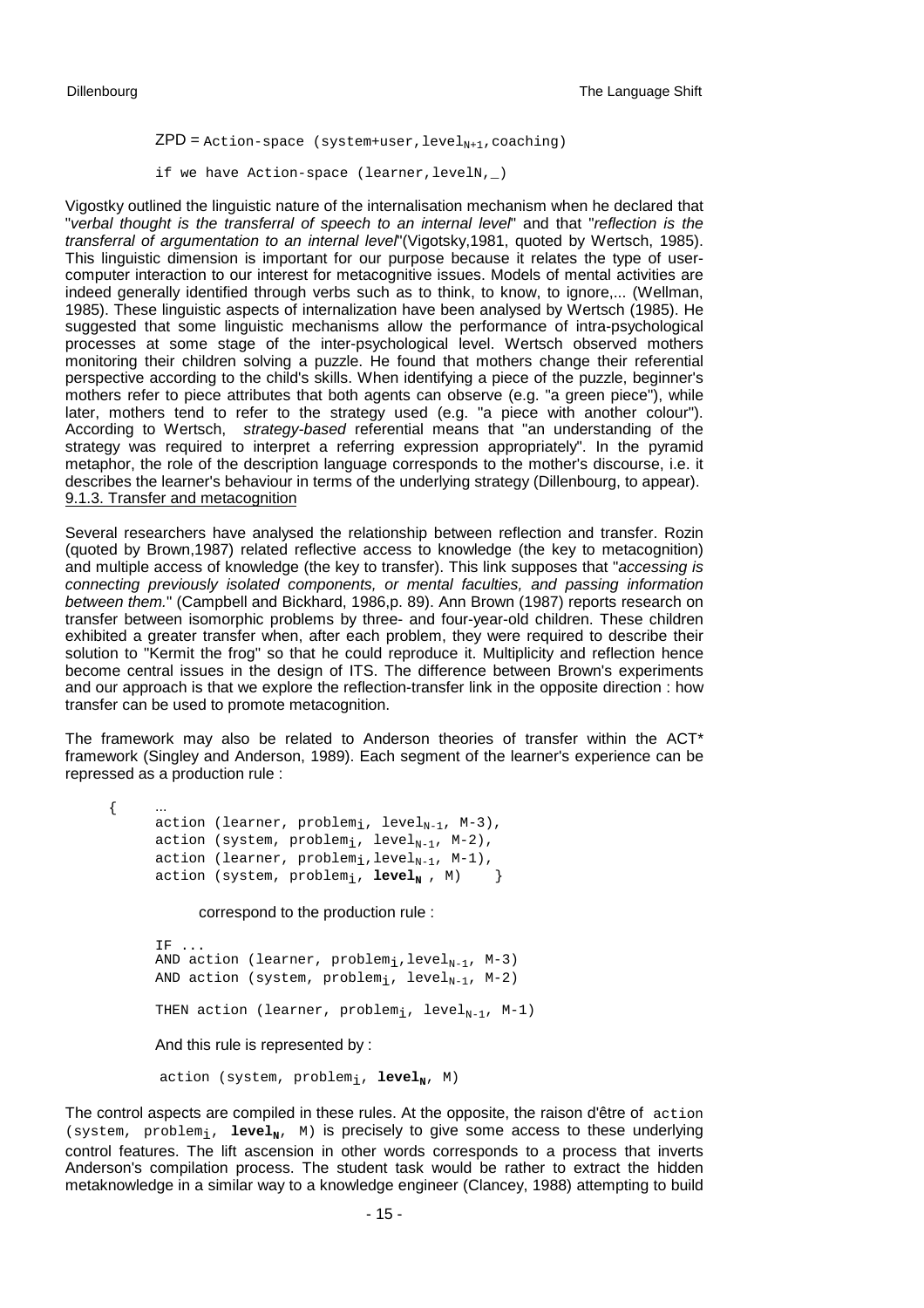a deep expert system (Steels, 1990). This fundamental difference of approach implies another measure of transfer. Singley and Anderson estimate the difficulty of transfer as proportional to the overlapping between the production sets corresponding to the source and target problems. This overlapping is quantified in terms of number of identical production (with some weighting). In our approach, the overlapping includes not only identical segments but also segments sharing a same representation, i.e. a same abstraction. This view is also supported by computational applications in the so-called *abstraction-based analogy* field (Greiner, 1988; Shinn, 1988).

### 9.2. Computers scientists looking at the pyramid

With the last subsection, we touched on the relation between the pyramid and production systems. Several machine learning systems attempt to learn from some representation of experience called "problem solving path" (Langley, 1983). It is a trace of the operators applied during the solution process, associated with the state of the problem and some measure of the operator efficiency. *Learning from solving path* has already found applications in the design of ECSs such as ACM (Langley and Olhsson, 1984) or PROTO-TEG (Dillenbourg, 1989). Interestingly, Klahr (1984) relates this kind of machine learning with the concept of reflected abstraction. By time line, Klahr refers to something similar to the solution path or what J.S. Brown (1985) called "audit trail" :

"The time line and its associated analyzers can be viewed as an attempt to further specify Piaget's appealing but mysterious notion of "reflective abstraction"; it provides a means for the system to ruminate about the efficacy of its own processing episodes."

(Klahr, 1984, p. 117)

These systems learn by searching for conditions that improve the efficiency of operators, i.e. they aim to improve control skills involved in operator selection. For that, they attempt to induce the features that characterise states where the operator X has been efficient and discriminates these states from those where the same operator has failed. The key of this inductive process is the *generalisation hierarchy*, i.e. a graph that informs the system that two different features can be induced as instances of a more general concept. This generalisation hierarchy is often encompassed in the language used to describe the instances and the concepts. Researchers agree on the crucial role of this description language in inductive learning (Kodratoff,1986; Utgoff,1986; Banerji, 1989). This language determines the concept search space by selecting the object features that will be taken into account and how features can be generalised.

The role of the description language in the pyramid corresponds the role of the description language in machine learning. The set of instances is the sequence of command language sentences, i.e. the first three elements of each triplet in  $E_s$ . The description of these instances is provided by the description language, i.e. the last element of each segment.

The semantics of the description language provides the deductive component necessary for induction. For many years, machine learning theorists mistakenly believed that learning could be purely inductive and neglected the deductive aspects involved (e.g. the description language role). Later the deductive aspects were overestimated by the explanation-based learning stream (Dejong and Mooney, 1986; Mitchell et al, 1986). Today, the complementarity of inductive, deductive and analogical sources of knowledge is well accepted. According to their relative weight, these sources of knowledge paint the learning process is a moreinductive colour or more-deductive colour. Implementations differ on the scale of the task distribution between knowledge sources : Devi (1990) proposed to combine inductive and deductive main phases while Dillenbourg and Self (to appear) view learning as a complex and built-on-the-fly sequence of small inductive, deductive and analogical steps. This *microscopic* view of learning fits with the learner task in her lift : the meaning of some action (system, problem<sub>i</sub>, level<sub>N</sub>, M) can help to find similarities between interaction patterns or inversely, interaction patterns can help to understand the meaning of representational aspects. Both mechanisms occur probably in parallel or iteratively.

## 9.3. ECSs around the pyramid

In the field of ECSs, several pieces of work may be related to the pyramid lift metaphor. Two ECSs are often quoted when speaking about reflection : ALGEBRALAND (Brown, 1985) and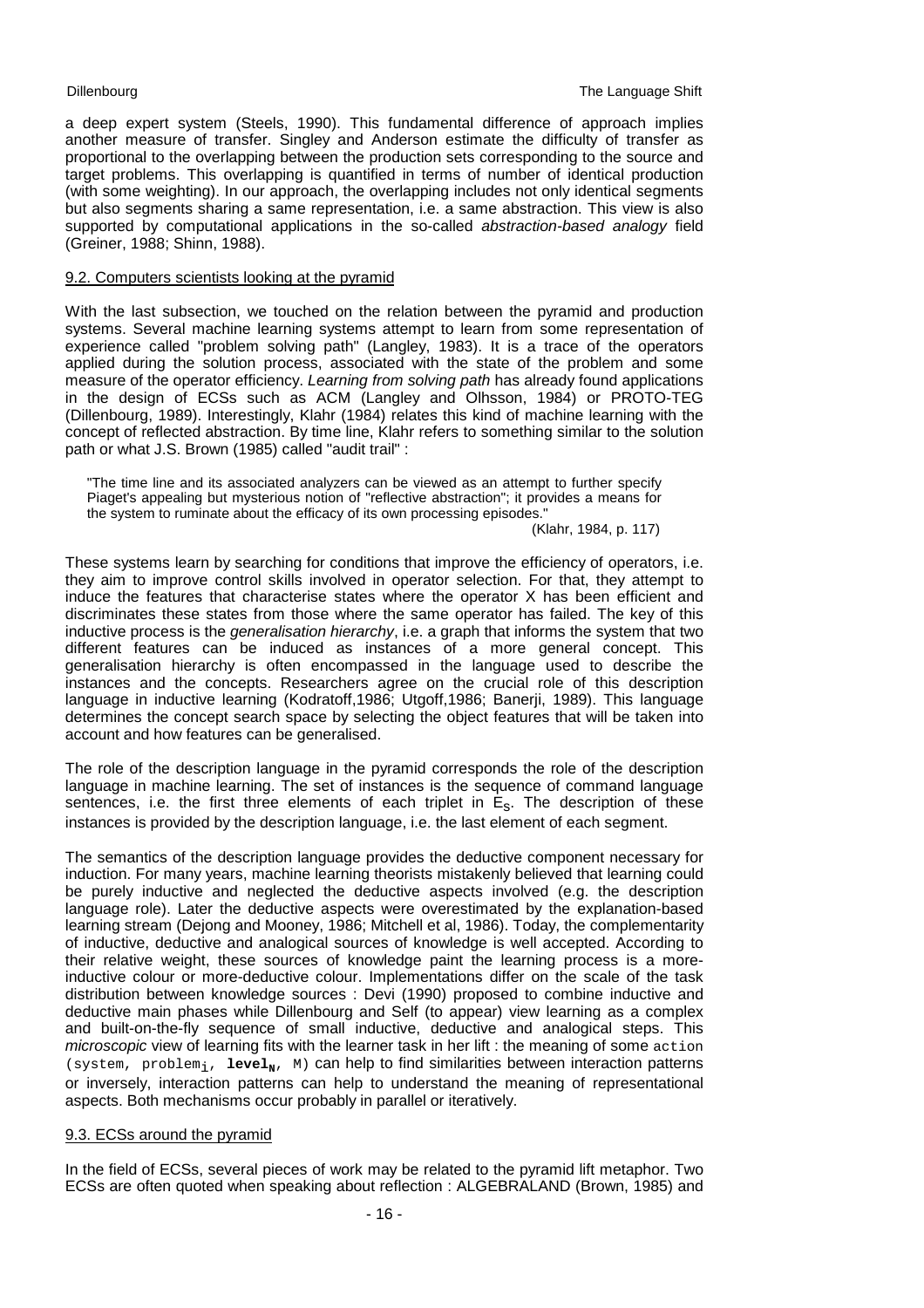the GEOMETRY tutor (Anderson et al, 1985). ALGEBRALAND may be described within our framework as a lift locked at the second floor. The users have to solve linear equations. They have a command language at their disposal that performs the ground floor computations : add-to-both-side, distribute, expand, ... The description language is a inverted tree whose nodes are the intermediate transformations of the equation. Branches correspond to applications of an operator. This representation reifies the heuristic aspects of a solving process : the multiple solution paths, the backtracking steps, etc.

To extend ALGEBRALAND along the pyramid metaphor, we should add a ground floor where the learner types in some equation (command language = set of algebraïc symbols). Learners have access in ALGEBRALAND to some editing activities (such as annotating the tree) that consitute the basis for adding a third floor to this system. At this third floor, the command language would for instance act directly on the description tree with commands such as "select the node with the fewest occurrence of x". Such a command would compel the learner to make its strategy more explicit.

This approach of ECS is based on fundamental issues that distinguish it from the first generation of CBT material : designers pay more attention to the process of learning than to its products (Brown,1985).The holy law of immediate feedback, inherited from the behaviourist grounds of CBT, is called into question in the interest of giving the learner the time of inspect its behavioural trace (Foss, 1987; Wenger, 1987). The pyramid metaphor emphasizes the complementarity of immediate and delayed feedback : immediate feedback is necessary to install low-level skills that need to be automated, while delayed feedback is necessary when the focus is the learner's consciousness of some features of her own behaviour.

The framework is also very close to the work of Derry and her colleagues on the TAPS II system (Derry, 1990). In TAPS II, the students concentrate on the representation of the word problem to solve instead as on the representation of the problem solving strategy. As the author points out, these representations are intertwined :

"...a person's conceptualization of a problem may actually emerge as a by-product of the problem-solving strategy itself. Simultaneously, the way in which a problem is conceptualized will suggest a strategic ordering of problem-solving operations that can be applied to solve the problem. It is precisely this sort of reciprocal, dynamic interaction between representation and operation that must be supported if computers are to serve as conceptualizing tools in instruction."

### (Derry,1990,p.4)

Learners are invited to build a schema of the problem solution by selecting general schemas into a bank and instanciating them with the problem data ("composition" level of activities). TAPSII occupies the three first floors of the pyramid : simple arithmetic operations may be performed by the system at the ground floor, the assembled schemas are used as a description language of the second floor but also as a command language of the third floor. This results from the fact that the learner has to build herself the representation of her activity. Some self-monitoring strategies are available at the top of the third floor for guiding the student but do not form a new description language.

The major difference between the "lift in the pyramid" metaphor and the systems described here is that it concentrates on the *dynamic* aspect of a system. This system can be thought as a sequence of microworlds. The learner's metacognitive development (for a particlar task) parallels her road through these increasingly abstract worlds. Let's note that this sequence may be nested within a sequence of increasingly complex tasks (e.g. considering the number of parameters affecting a problem difficulty) or within a larger-scale sequence that cover various parts of the curriculum.

The progressivity defined by the pyramid metaphor instanciates the apprencticeship paradigm (Wenger, 1987) : the tutor assumes the part of control that the learner cannot yet perform and progressively transfer control to the learner. This approach has got a growing popularity both in education - in the vygostskian line - and in machine learning (Wilkins, 1998)

According to Cumming and Self (1989), one major challenge of ECSs is to decouple the *task level* and the *discussion level*. At the task level, the student works to solve the particular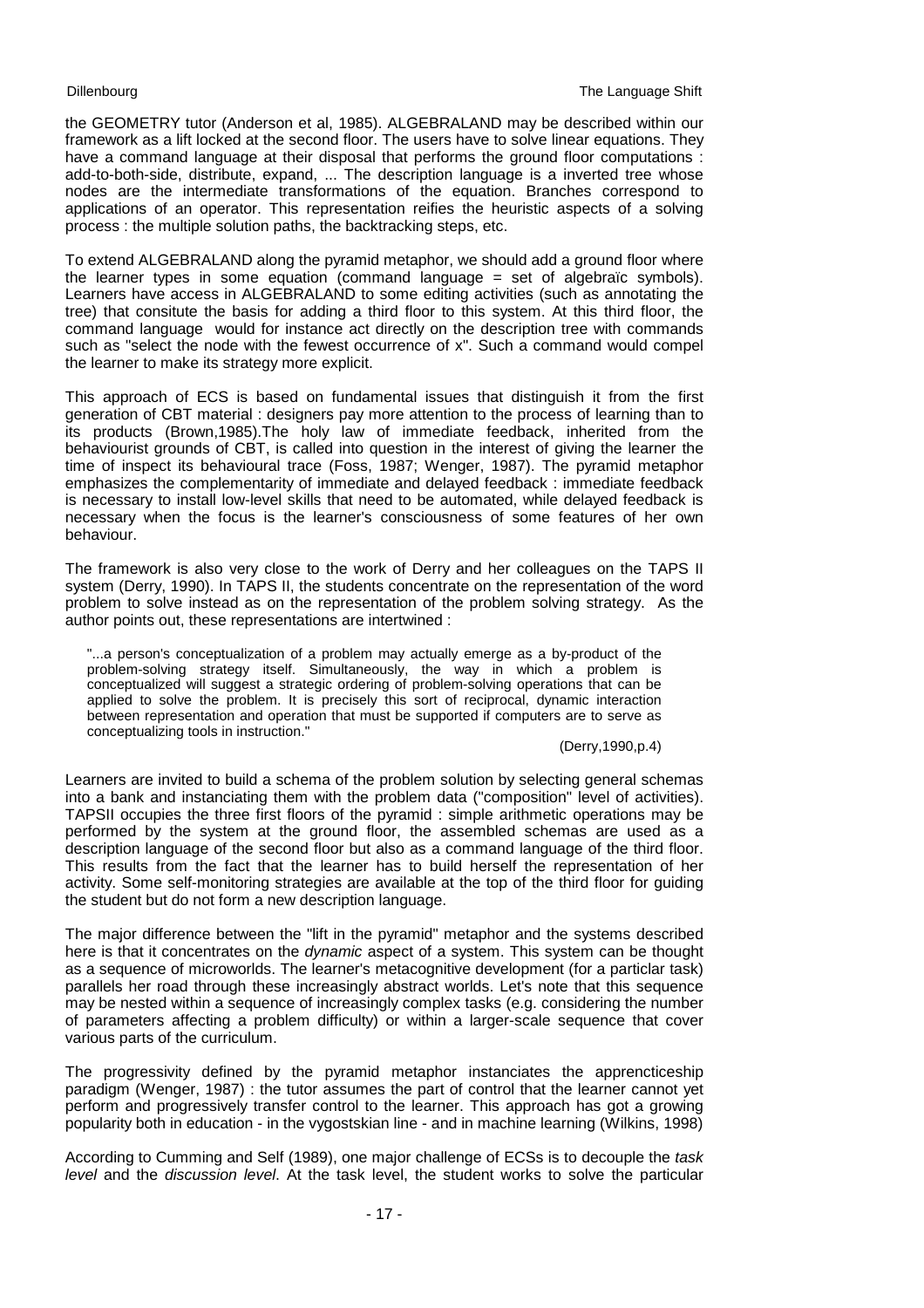problem or task proposed by the system. At the discussion level, she reflects on the task level and interacts with the system about some aspects of this reflection (e.g. her plans, her failures, ...). The language shift mecanism recursively exploits this dicrimination at each level of the pyramid.

Let's for instance consider the concept of knowledge negociation system (Moyse, 1989), created by opposition to the paradigm of knowledge communication that dominated our field during two decades (Wenger,1987). In our understanding, the terms "knowledge negotiation" refers to some relationship between the task and the discussion level: the multiplicity of equally valid viewpoints at the task level requires the existence of some discussion level where explicit negotiation or articulation of viewpoints can occur. This explicit negociation movement is attested within the literature by significative shift of focus from "tutorial discourse" to "tutorial dialogue" (Petrie-Brown, 1990; Baker, 1989).

Finally, we believe that the pyramid is consistent with the idea of *constructorium*, i.e. the conception of the computer as a lab where learners observe the construction of their own knowledge.(Dillenbourg, to appear). After many years of passive schooling, students naturally acquire a passive model of learning. Learning comes to mean listening a teacher, reading a textbook or repeating a definition. ECSs would gain an innovative power by removing this baneful image, by reflecting to the learner a better image of its learning activities. This image should emphasize that learning is an active process of constructing knowledge.

# **10. Conclusions.**

ECSs can advantageously offer tools for reflecting to the learner some abstract aspects of her behaviour. However educationalist have for long be confronted to the issue that presenting some information to the learner does not mean that this information will be processed and assimilated. Assimilation results of transforming this information during some activities. The fact that the computer enables such activities does not imply that learners do actually perform these activities ! The idea behind the language shift is to compel the user to perform such activities : the assimilation of the concepts of the description language is the premisse of their use as a new command language.

The detailed implementation of the language shift is beyond the scope of this paper. It raises problems that have been with us for many years : the psychological validity of the description language (and all the related student modelling issues) and who decides the language shift. Our current work on MEMOLAB (Dillenbourg et al, 1990c) aims to bring answers to these questions and to confront the consistency of the pyramid and language shift ideas to the complexity of real world problems. It is clear however that by the pyramid metaphor does not describe a complete learning environment, but only its core structure. Around the pyramid, one needs to implement complementary tools that stimulate the necessary internalization process and introduce the peripheral concepts. In MEMOLAB for instance, these tools will constitute a complex learning society : soft coaching agents, statistical tools, specialised counselors, reflection tools and an encyclopedia of human memory (written in some hypertext form). If the scientific interest of a learning is related to the aesthetic of its design priciples, its pedagogical power is related to the richness of multiplicity of experiences.

## **Acknowledgements.**

This research is partially funded by the Swiss NRP23 research program on AI and robotics. Thanks to A. Brandeis, P. Mendlsohn, D. Schneider, J. Self and all the workshop participants for their comments on previous drafts.

# **References**

ANDERSON J.R., BOYLE C.F. and YOST G. (1985) *The Geometry Tutor.* Proceedings of the Ninth International Joint Conference on Artificial Intelligence. Los Angeles. Vol.1

BAKER M.. (1989) *A model for Tutorial Dialogues based on Critical Argument*. Proceedings of the 4th AI and Education Conference. IOS. Amsterdam.pp. 2-8.

BANERJI (1989) Solving the linguistic problems in learning. *Fundamenta Informatica XII*, 51-78.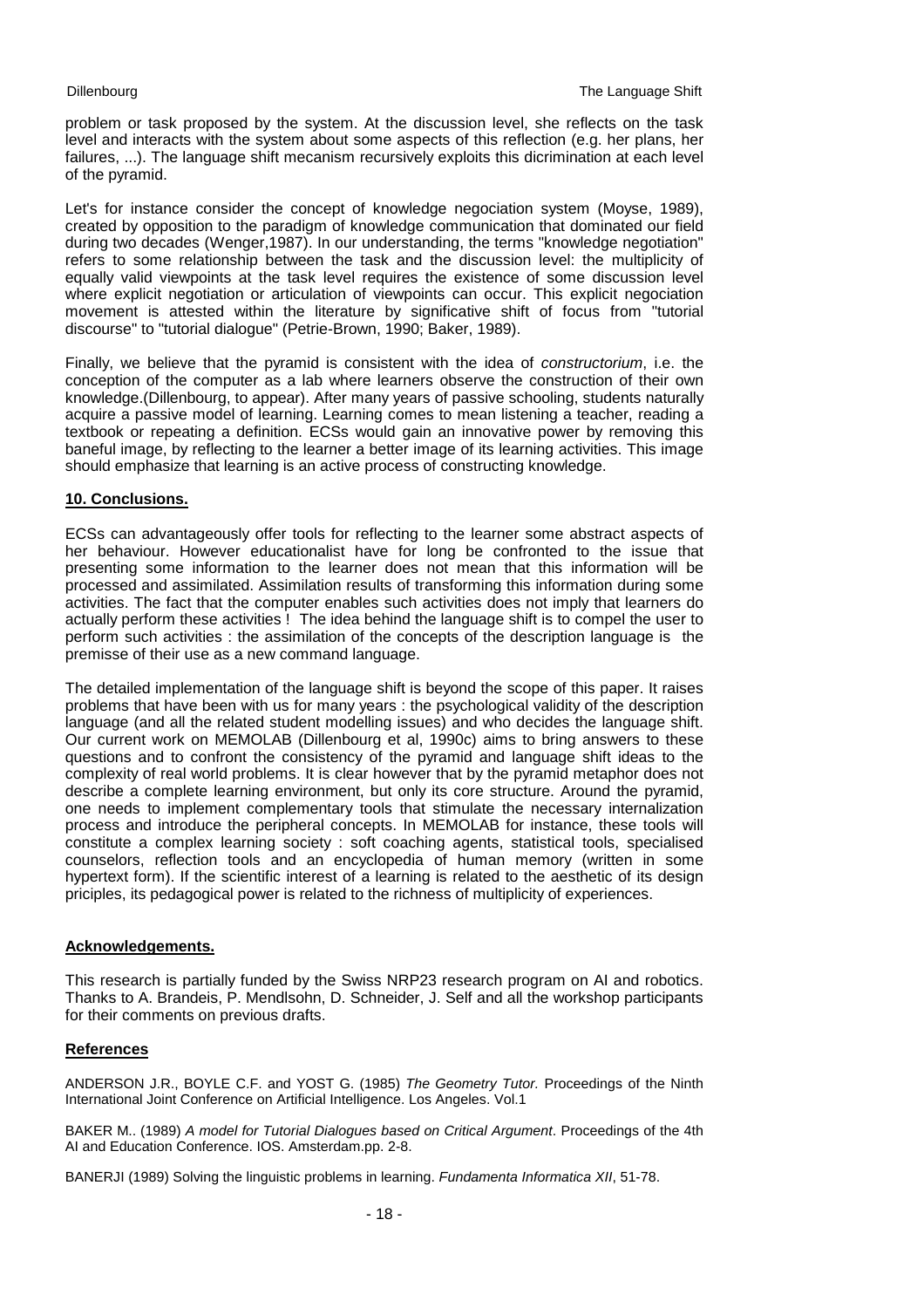BLANCHET A. (1990) *Abstraction réfléchissante et Metacognition.* Paper presented at the "Archives Jean Piaget", Geneve, 23/04/90.

BROWN A. (1987) Metacognition, Executive Control, Self-Regulation and Other More Mysterious Mechanisms. in F.E. Weinert and R.H. Kluwe (Eds) *Metacognition, Motivation and Understanding*. Lawrence Erlbaum. Hillsdale, NJ,pp. 65-115.

BROWN J.S. (1985) Process versus Product : A Perspective on Tools for Communal and Informal Electronic Learning, *Journal of Computing Research*, Vol. 1(2).

CAMPBELL R.L. and BICKHARD M.H. (1986) *Knowing Levels and Developmental Stages*. Karger. Basel.

CAMPIONE J.C. (1987) Metacognitive Components of Instructional Research with Problem Learners. in in F.E. Weinert and R.H. Kluwe (Eds) *Metacognition, Motivation and Understanding*. Lawrence Erlbaum. Hillsdale, NJ,pp. 117-140.

CASE R. *Intellectual development, birth to adulthood*. New York. Academic Press.

CLANCEY W.J. (1988) The Knowledge Engineer as Student : Metacognitive Bases for Asking Good Questions. in H. Mandl and A. Lesgold (Eds) *Learning issues for Intelligent Tutoring Systems*. Springer-Verlag. New-York, pp. 80-113.

COLLINS and BROWN J.S. (1988) The computer as a tool for learning through reflection. in H. Mandl and A. Lesgold (Eds) *Learning issues for Intelligent Tutoring Systems*. Springer-Verlag. New-York, pp. 1-18.

CUMMING G. and SELF J. (1989) *Collaborative Intelligent Educational System.* Proceedings of the 4th AI and Education Conference. IOS. Amsterdam.pp. 73-80.

DEJONG G. & MOONEY R. (1986) Explanation-Based Learning : An Alternative View., *Machine Learning,* (1),145-176

DEVI R. (1989) *Machine learning and Tutoring Systems.* Open University, CITE Report 61. UK.

DILLENBOURG P. (1989) Designing a self-improving tutor : PROTO-TEG. *Instructional Science*, 18, 193-216.

DILLENBOURG P. (to appear) The computer as a contructorium : tools for observing one's own learning. in R. MOYSE and M. Elsom-Cook (Eds) *Knowledge Negociation*. Paul Chapman.London.

DILLENBOURG P. and SELF J.A. (1990) *A framework for learner modelling*. TECFA Document 90-5, University of Geneva.

DILLENBOURG and SELF J.A: (to appear) Designing human-computer collaborative learning. in C.E. O'Malley (Ed), *Computer-Supported Collaborative Learning.* Wiley & Suns

DILLENBOURG P., MENDELSOHN P. and SCHNEIDER D. (1990a) *The Geneva Manifesto of Intelligent Learning Environments*. Document TECFA 90-3. Université de Genève.

DILLENBOURG P., HILARIO M., MENDELSOHN P. and SCHNEIDER D. (1990b) *Training Transfer : A Bridge between the theory-oriented and product-oriented approaches to ITS design*. Document TECFA 90-3. Université de Genève.

DILLENBOURG P., HILARIO M., MENDELSOHN P. and SCHNEIDER D. (1990c) *The MEMOLAB Project* Document TECFA 90-4. Université de Genève.

DIETTERICH T.G. (1986) Learning at the knowledge level. in *Machine Learning*, Vol.1, 3,pp.287-316.

FOSS C. (1987) *Acquisition of error management skills.* Paper presented at Third International Conference on Artificial Intelligence and Education. Pittsburgh, pp. 27.

GREINER R.(1988) Abstraction-Based Analogical Inference in D. H. Helman (Ed) *Analogical Reasoning.* Kluwer Academic Publishers. Doordrecht. The Netherlands. pp.147-170.

JACKENDOFF R.S. (1987) *Consciousness and the computational mind.* MIT Press, Cambridge, Massachussets.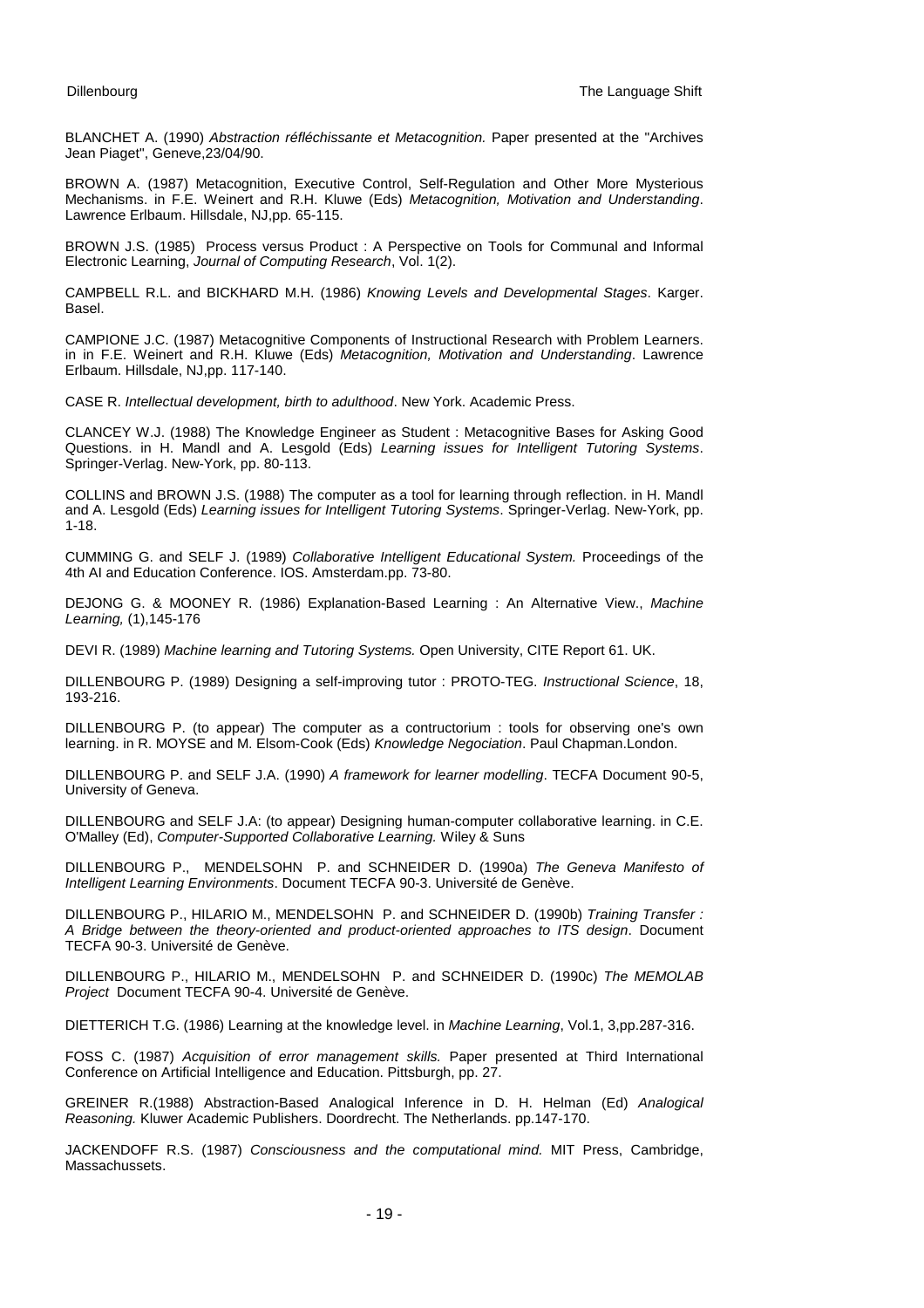MOYSE R. (1989) *Knowledge Negociation*. Working Paper. IET, Open University. UK

HALL R.P. (1989) Computational Approaches to Analogical Reasoning : A Comparative Analysis. *Artificial Intelligence*, 39,pp.39-120.

KLAHR D. (1984) Transition Processes in Quantitative Development. in R.J. Sternberg (Ed) *Mechanisms of Cognitive Development.* Freeman & Company. New York

KODRATOFF Y and GANASCIA J.G. (1986) Improving the generalisation step in learning. R.S. Michalski, J.G. Carbonell and T.M. Mitchell (Eds) *Machine Learning*. Vol II, Morgan Kaufman, Los Altos,pp.215-244

LANGLEY P. (1983) Learning search strategies through discrimination. *International Journal of Man-Machine Studies,* 18, 513-541.

LANGLEY and OHLSSON (1984) *Automated cognitive modelling*, Proceedings of National Conference on Artificial Intelligence. Austin, Texas, pp 193-197.

LOCHHEAD J. (1985) Teaching Analytic Reasoning Skills Through Pair Problem Solving. in J.W. Segal, S.F Chipman and R. Glaser *Thinking and learning skills*. Volume 1 : Relating instruction to research. Laurence Erlbaum, Hillsdale, NJ,pp. 109-131.

MAES O. (1988) Issues in Computational Reflection in P.Maes and D. Nardi (Eds) *Meta-level Architectures and Reflection*. Elsevier. Amsterdam.pp.21-36.

MICHALSKI R.S: (1986) Understanding the nature of learning : Issues and Research directions in R.S. Michalski, J.G. Carbonell and T.M. Mitchell (Eds) *Machine Learning*. Vol II, pp.3 -26, Morgan Kaufman, Los Altos.

MITCHELL, T.M., KELLER, R.M. & KEDAR-CABELLI S.T. (1986) Explanation-Based Generalization : A Unifying View., *Machine Learning*, (1 ), 47-80.

PALINCSAR A.S. and BROWN A.L. (1984) Reciprocal Teaching of Comprehension-Fostering and Comprehension-Monitoring Activities. *Cognition and Instruction,* vol.1, nº2, pp. 117-175.

PERTRIE-BROWN A.M. (1990) Discourse and dialogue : concepts in Intelligent Tutoring Interactions. *Journal of Artificial Intelligence in Education*, Vol.1, (2), pp. 21-30.

PIAGET J. (1971) *Biology and Knowledge*. The University of Chicago Press. Chicago.

REIMANN P. (1990) *Problem Solving Models of Scientific Discovery Learning Process*. Peter Lang. Frankfurt.

SCHOENFELD A.H. (1987) What's all the fuss about metacognition? in A.H. Schoenfeld (Ed) *Cognitive Science and mathematics education*. Laurence Erlbaum Associates. Hillsdale. NJ., pp. 189- 215.

SELF J.A. (1990) *An introduction to computational mathetics.* Working Paper. Computing Department, University of Lancaster.

SHINN H.S. (1988) Abstractional Analogy : A Model of Analogical Reasoning. Proceedings of a Workshop on Case-Based Reasoning. Florida.pp.370-387.

SINGLEY M.K. and ANDERSON J.R. (1989) *The Transfer of Cognitive Skills.* Harvard University Press. Cambridge, Massachussets.

STEELS L (1990) Components of Expertise. *AI Magazine*, vol.11, 2,pp. 28-49.

UTGOFF P.E.(1986) Shift of bias for Inductive Concept Learning. R.S. Michalski, J.G. Carbonell and T.M. Mitchell (Eds) *Machine Learning*. Vol II, Morgan Kaufman, Los Altos, pp. 107-148.

VYGOTSKY L.S. (written in the 30', but edited by M. Cole, V. John-Steiner, S. Scribner and E. Souberman, in 78), *Mind in Society*. The Development of Higher Psychological Processes. Harvard University Press. Cambridge, Massachussets.

WELLMAN H.M. (1985) The Child's Theory of Mind : The Development of Conceptions of Cognition. in S.R. YUSSEN (Ed). *The growth of reflection in Children. Academic Press*. Madison, Wisconsin.pp. 169-206.